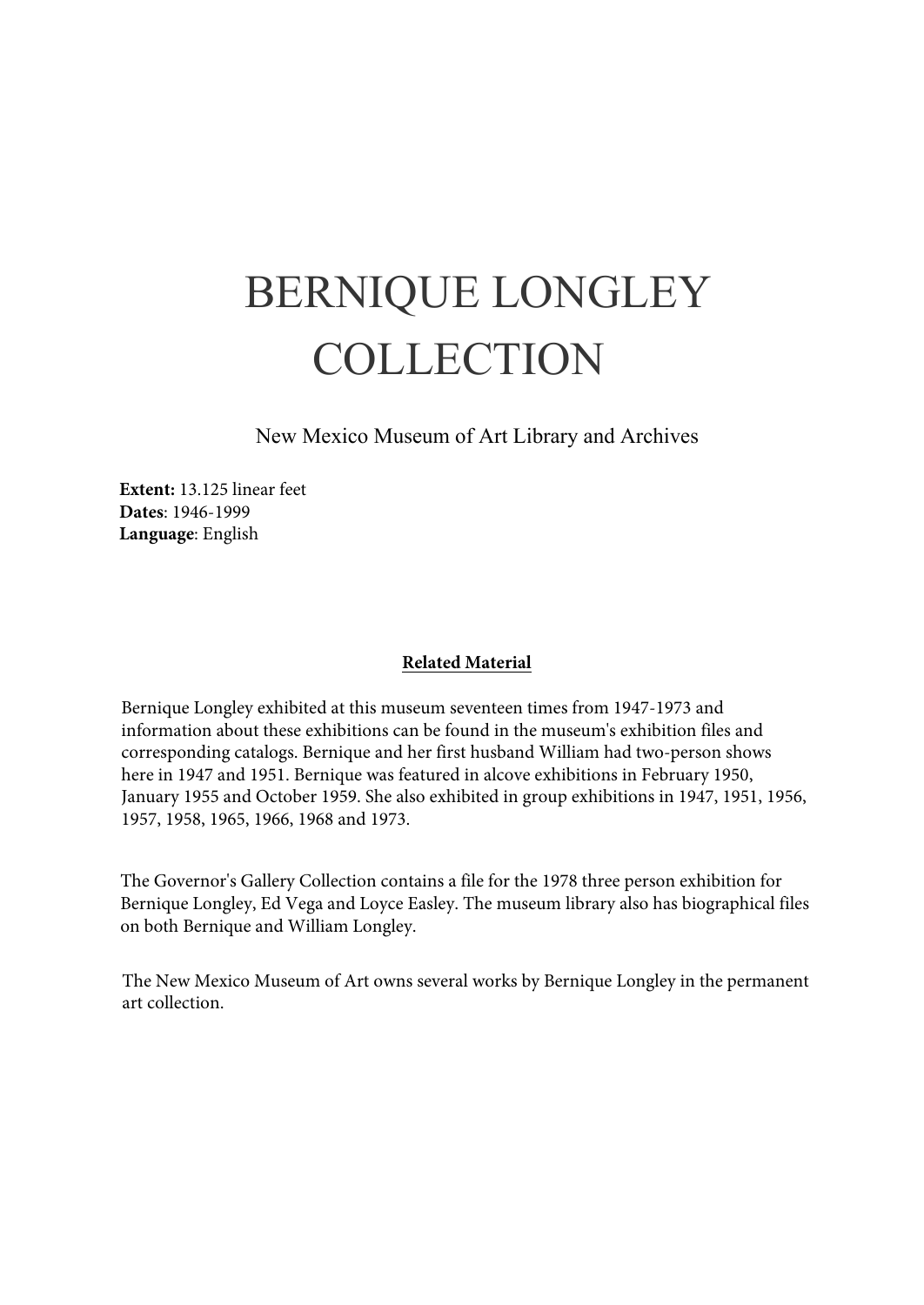## **Contents**

Box Locator

[Biographic Sketch](#page-3-0)

## **PART ONE**

Section I. Biographic Material

- A. [Family Photographs](#page-4-0)
- B. Miscellaneous Autobiographic Material

Section II. Correspondence.

- A. From or about Family Members
- C. From Josephine (Jo) Harris
- D. [From Other Friends](#page-12-0)
- E. [From Galleries and Museums](#page-13-0)
- F. Others, Art Matters
- G. [Miscellaneous](#page-17-0)
- H. Addendum to B., supra

Section III. Magazine Articles

Section IV. Gallery Announcements, Catalogs, Inventories, Consignments

- A. [Gallery Announcements/Catalogs](#page-22-0)
- B. [Inventory Lists](#page-24-0)
- C. [Consignments](#page-25-0)

Section V. Writings of BL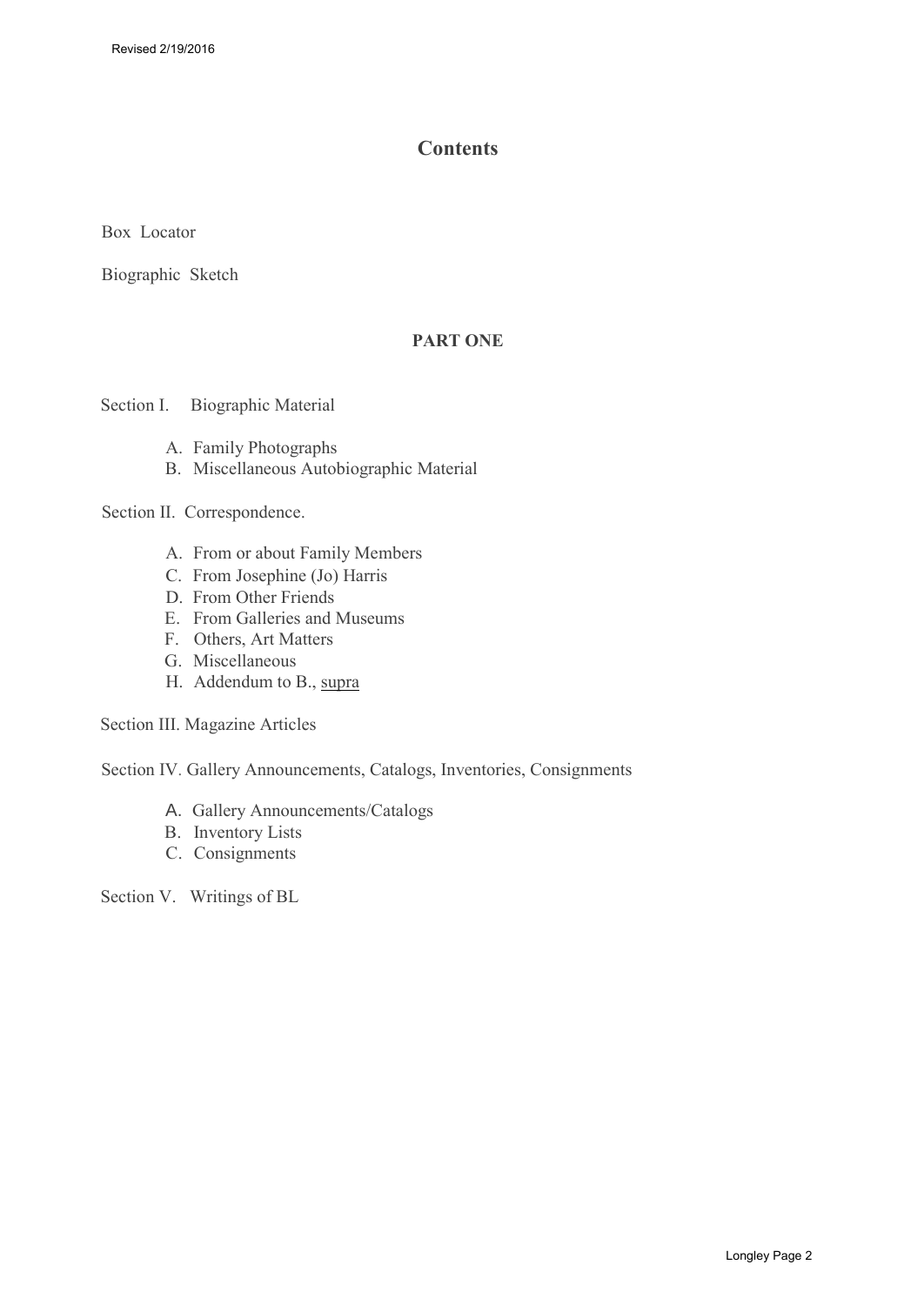## **PART TWO**

Section VI. Guest Register, Diary/Date Book, Photo Album

Section VII. 3Smm Slides

- A. Slides in Developers Boxes
- B. Slides in Recordex books
- C. Slides in Carousels
- D. Slides, loose
- E. Slides in Plastic Boxes,  $2 \times 2 \frac{1}{2} \times 2 \frac{1}{2}$
- F. Slides in small envelopes

Section VIII. Prints and Negatives

- A. Color Prints, packaged
- B. Color Prints, unpackaged (i) to (xiii) according to size
- C. Color Prints, boxed
- D. Negatives/Transparencies

Section IX. Other Photography

Section X. Miscellaneous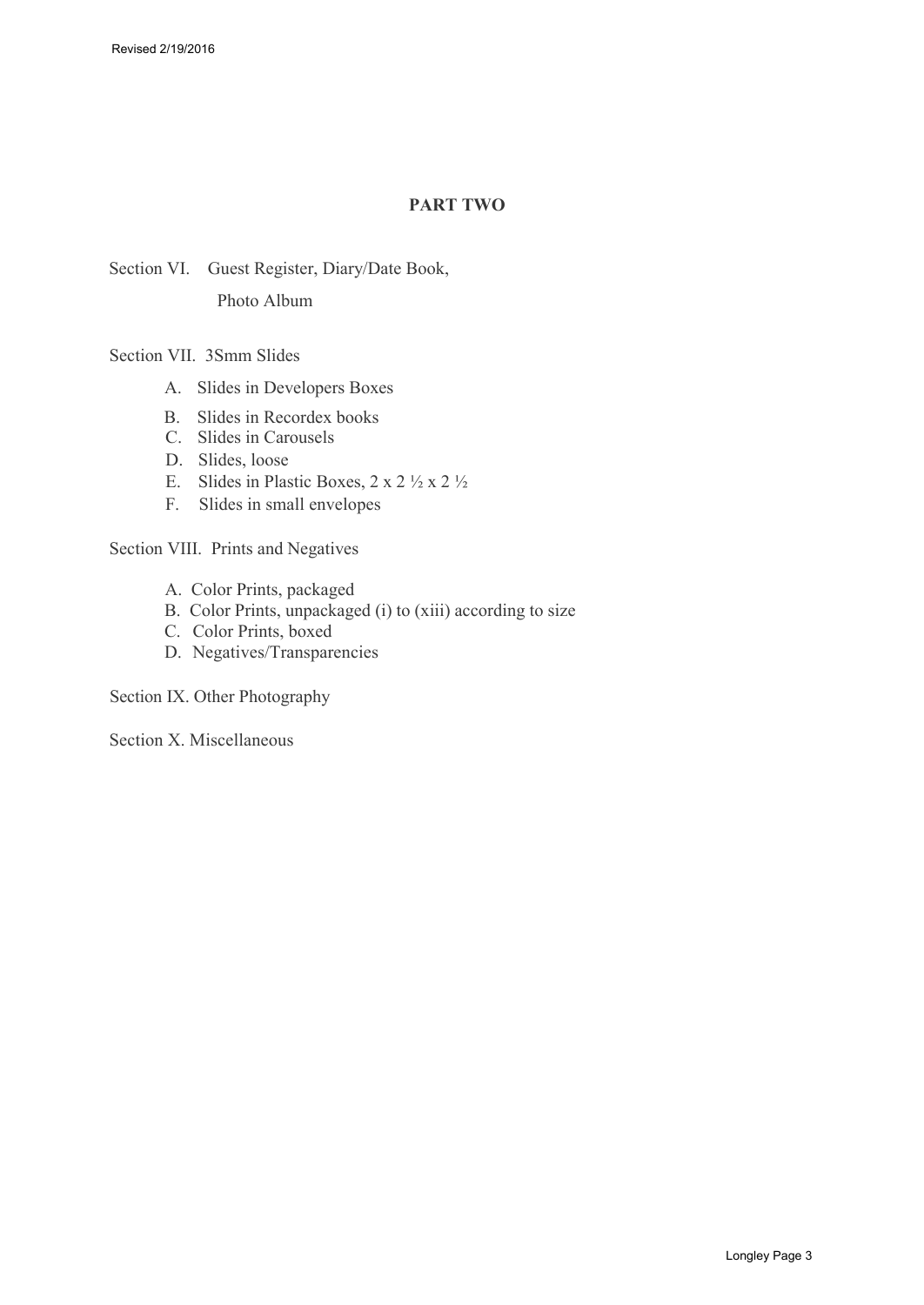### Biographic Sketch

<span id="page-3-0"></span>Bernique Longley (nee Wilderson), painter and sculptress, was born in Molina, Illinois on September 27, 1923, but was raised by her parents Ellie and Effie Wilderson, in Chicago. While still a young girl, she attended scholarship classes for four years at the Art Institute of Chicago, and continued there for four additional years, being graduated with a Bryan Lathrop Foreign Travel Scholarship. She also studied at the Institute de Allende in San Miguel de Allende, Mexico.

In 1975 she attended the Santa Fe School of Arts and Crafts to improve her skills in sculpture and bronze casting.

During her life, she traveled extensively throughout Mexico, Central America, Africa, Europe, and the United States, drawing her inspiration from the lands and people. She became extraordinarily prolific as shown by the number of her exhibitions - over 57 in number - and reflected by the vast number of 35mm color slides of her works found in this collection.

She was married three times, the first to William de Mars Longley on May 6, 1946. The marriage ended in divorce on July 11, 1957. A child was born of that marriage on January 7, 1947, and was raised under the name Pooka, later married under the name Pooka Glidden. (She almost never used her given name, Maria.)

On May 9, 1959, Bernique was married a second time to John L. Wallace, but that marriage also ended in divorce. A third marriage, this time to James A. Orr, was no more successful, ending in divorce on May 27, 1986.

She died of lung cancer at the age of 75 years on March 25, 1999 at St. Vincent's Hospital in Santa Fe, NM.

Additional material is to be found in the curriculum vitae prefixed to this digest and in the many biographic sketches in various catalogs prepared by galleries in connection with her exhibitions, including the chronology also prefixed to this digest. Still more material is to be found in the Artists Biographic Files of the New Mexico Museum of Art Library in Santa Fe.

The individuals mentioned in this sketch are hereinafter identified as follows.

| BL.  | Bernique Longley.   |
|------|---------------------|
| PLG. | Pooka L. Glidden.   |
| WL.  | William D. Longley. |
| JLW. | John Lewis Wallace. |
| JAO. | James A. Orr.       |

Part One presents biographic material, correspondence, magazine articles, gallery announcements, catalogs, and inventory data, and the like "paper records." Part Two presents an enormous collection of photographs, 35mm slides, and related material of a pictorial nature. The slides may be viewed upon request of the Librarian at the New Mexico Museum of Art who will provide a projector. It also digests material stored in oversize boxes (O.B.) which does not fit in standard size boxes.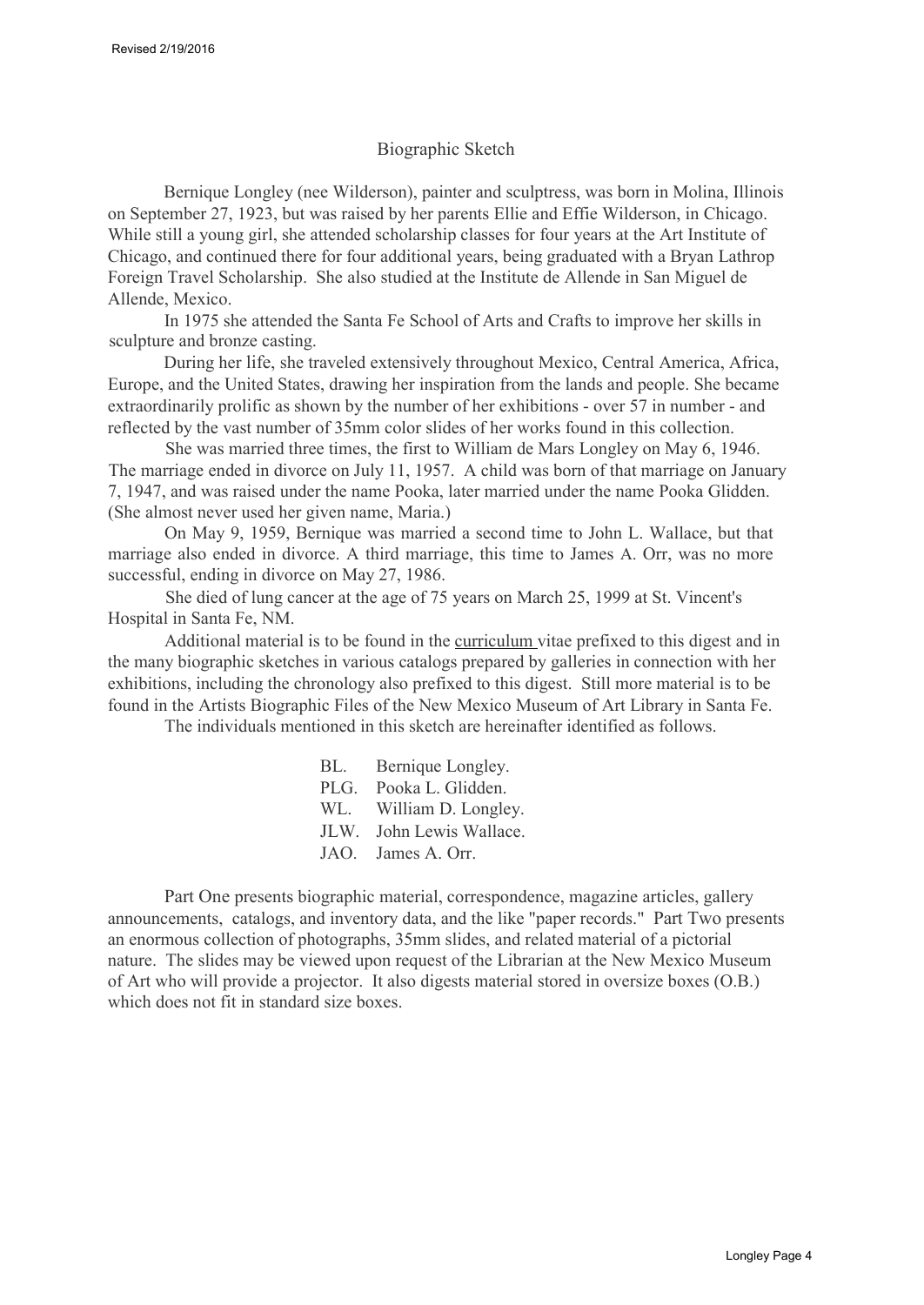# PART ONE

## SECTION I

## BIOGRAPHIC MATERIAL

### <span id="page-4-0"></span>**Box 151**

A. Family photographs

- 1. Black and white. 8x11 (2). 1979. Garden party. BL and JAO.
- 2. Black and white. 8x11. N.d. BL next to sculpture of nude woman. 527 Camino del Monte Sol. Circa 1975.
- 3. Black and white. 3x4. N.d. Reduced photo of above. Circa 1975. Also: Same picture and size; close-up of BL without necklace. Also: Same picture; pocket-size. Different angle
- 4. Black and white; posed, face-on. PLG. 5x7. N.d. Also: black and white; posed, face-on. PLG. 3 1/2 x 5. N.d.
- 5. Black and white; posed, face-on. PL [?]; one in graduation gown and "board"; other endorsed on back "Harwood Girls School 9th grade. Miss Lee."
- 6. Memorial service, leaflet. Circa 1999. Front: painting of BL. By Laura Gilpin. Subtitle: Sept. 27, 1923 - March 25, 1999. Program notes list various speakers, including Stuart Ashman [Director, MFA]; Josephine (Jo) Harris; PL. Quotations.
- 6A. Color print. BL. 2x3 1/4. Dressed in finery; white shoulder furs; hair in bangs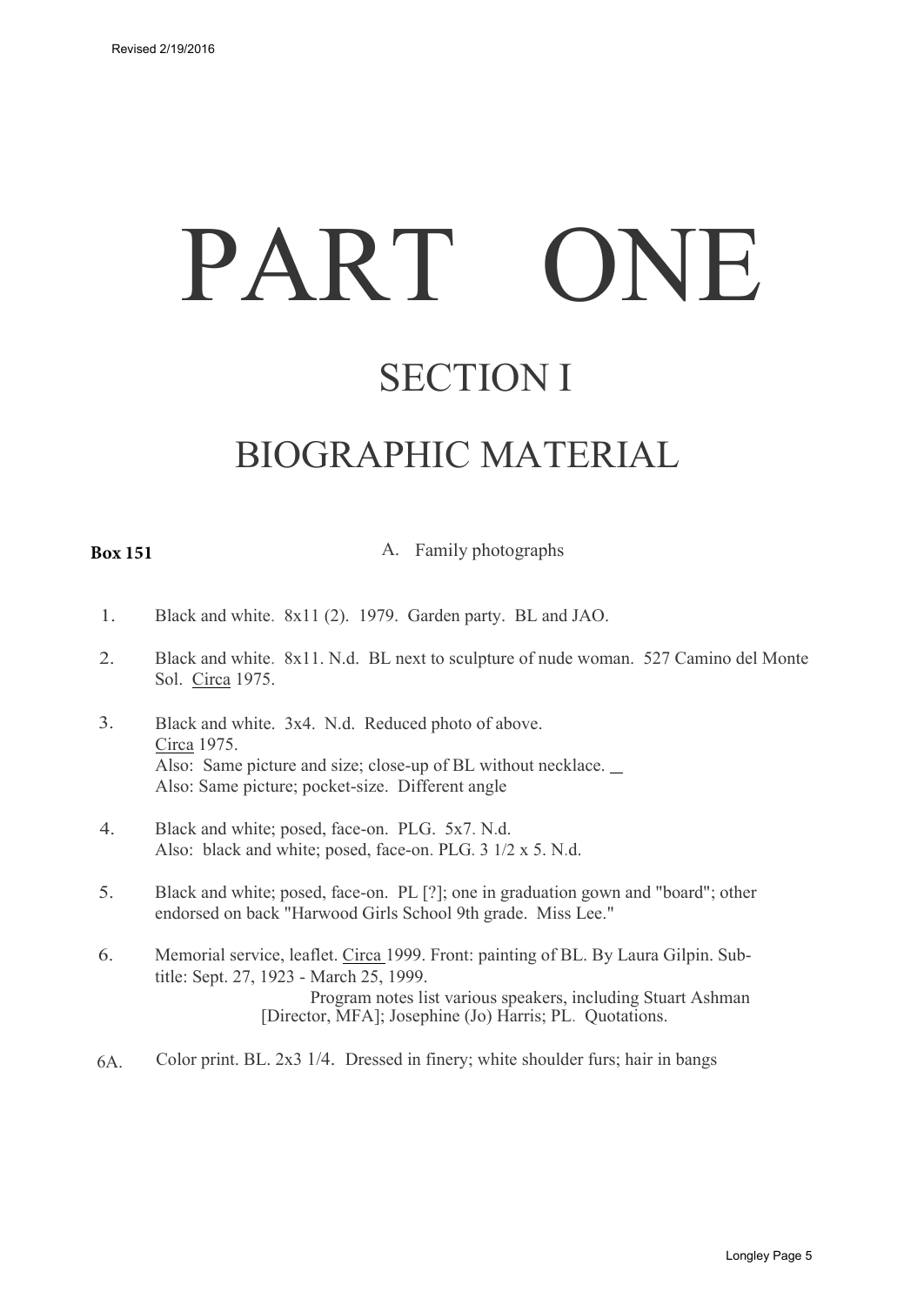\*\*\*\*\*

- B. Miscellaneous biographic material.
- **7.** Card with holographic [BL] information on date of birth. Inquires whether she qualifies for any "exemption." Attached: Refuse sewer and water charges at 427 Camino Del Monte Sol. City bill. N.d.
- **8.** Newspaper item. Santa Fe New Mexican . July 5, 1947. Short comment on BL and WL as "important recent comers among Santa Fe artists." Description of their skills.
- **9.** Article. C. 1982. [BL]: A Retrospective. By Elaine Pinkerton. 2 pp. Photocopy. Describes her art background, methods etc. Photos of BL and several of her most famous works.
- **10.** The Santa Fean Magazine. June 1982. Story by Don H. Jones. 2 pp. Photocopy. Biographic review. Photo of BL.
- **11.** Flyer. N.d. Inset photo of BL and color picture of oil, *Reflections in a Silver Pitcher.* Background described by BL is a screen painted "by my artist daughter."
- **12.** The Santa Fean Magazine. Card, fold-over, announcing that BL was selected an "Artist of the Year." 1982.
- **13.** Article. Interview of BL by "SFE" [Santa Fe East], called "A fun and nostalgic look at the Santa Fe of the 1940s and 1950s. Pgs. 13-15, 20. Issue of Winter 1987/Spring 1988. Photo in color of BL at her studio in 1966 by Lisi Dennis from new book, Santa Fe, at pp. 128-129 published by Herring Press.
- **14.** Essay, untitled, in first person style. By Mark Harris. 2pp. Biographic sketch. 1982. Attached. Transmittal letter, March 27, 1982, to Santa Fe East.
- **15.** News clipping. Obituary. The New Mexican. March 27, 1999. Announcing BL demise at 75 years. Photo of artist. Written by Hollis Walker.
- **16.** Certificate of Marriage. Bernice Wilderson [BL] and William De Mars Longley. Illinois. May 6, 1946.
- **17.** Certificate of Baptism. Maria [PLG], Child of WL and BL, born on January 7, 1947 and baptized on May 18, 1947
- **18.** Final decree of divorce. BL and WL on July 11, 1957. District Court, Santa Fe.
- **19.** Certificate of Marriage. BL and JLW. Santa Fe. May 9, 1959.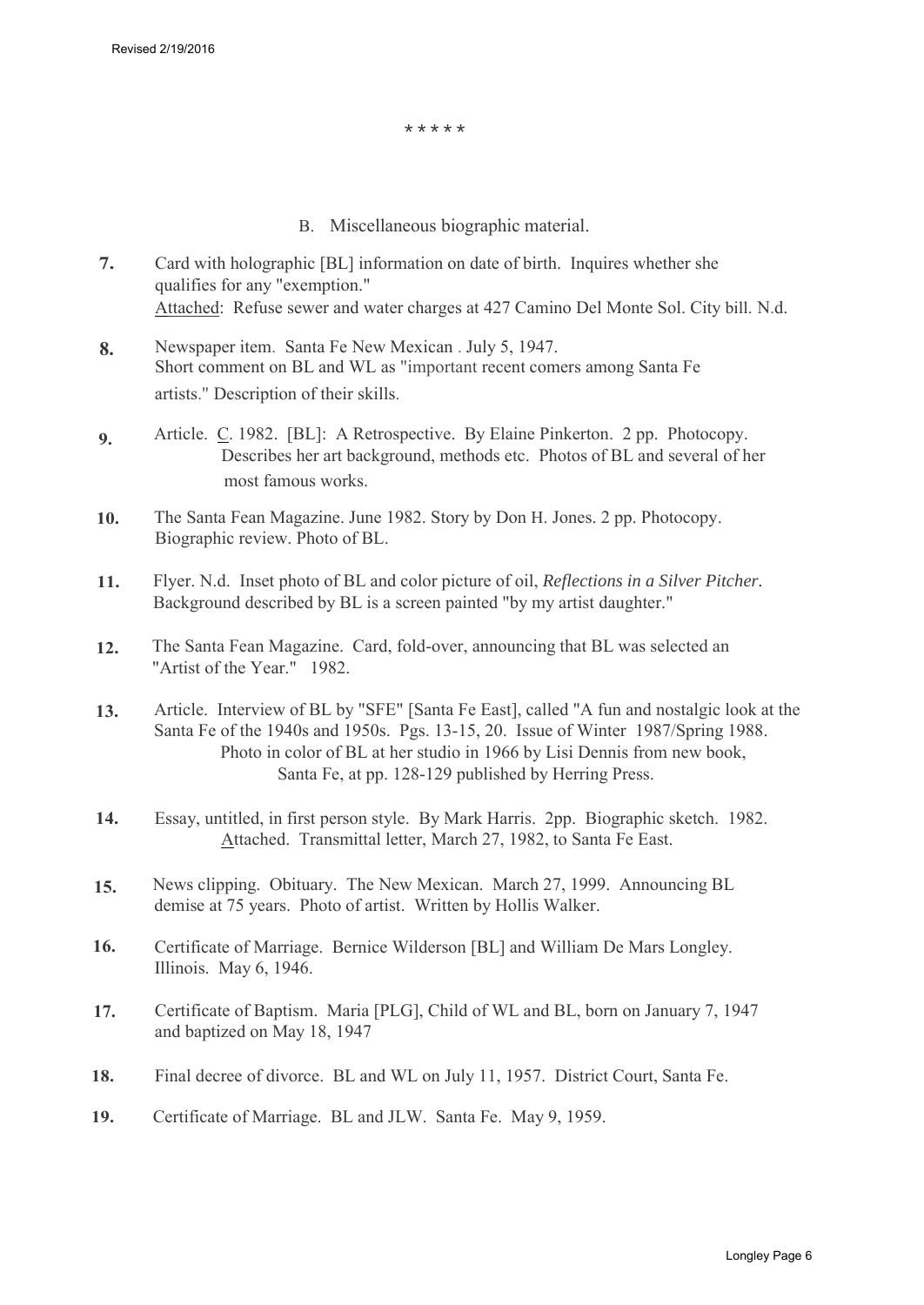- **20.** Invitation to wedding.
- **21.** Press clipping. New Mexican. Circa May 10, 1959.
- **22.** Memorandum of Eli and Effie Wilderson [parents of BL]. July 26, 1958. In re 427 Camino del Monte Sol.

Prohibiting the use of movable contents of the house as collateral for loan, said house and contents being the property of declarants.

Attached: warranty deed, June 13, 1950, to declarants; building permit, June 30, 1950.

- **23.** Releases of Liens. Garbage Assessment. 427 Camino Monte Sol (\$9.00), and Sewer Assessment. Same premises (\$6.40). January 3, 1963
- **24.** Wilderson Trust Indenture. Eli and Effie Wilderson, granters, First National Bank of Santa Fe, trustee. Bernique Longley Wallace (granters' daughter), beneficiary. May 10, 1965. Corpus: 427 Camino del Monte Sol.

Included: two envelopes; one to Bernique Longley inscribed in pencil, copy of property deed (1955) from E. Wilderson, Chicago; the other to BL and inscribed in ink, Trust Papers, Mr. And Mrs. James A. Orr (1985) from Watson and Watson (attorneys).

- **25.** Photographs (16). Erotica of carvings on exterior of ancient stone structure.  $3^{1/2} \times 4^{3/4}$ .
- **26.** BL curriculum vitae. 3 pp.
- 27. Final decree of divorce. Bernique Longley Orr [JAO] and JAO on May 27, 1986. District Court, Santa Fe.

[No divorce papers (BL-JLW) found; no subsequent marriage papers (BL-JAO) found.]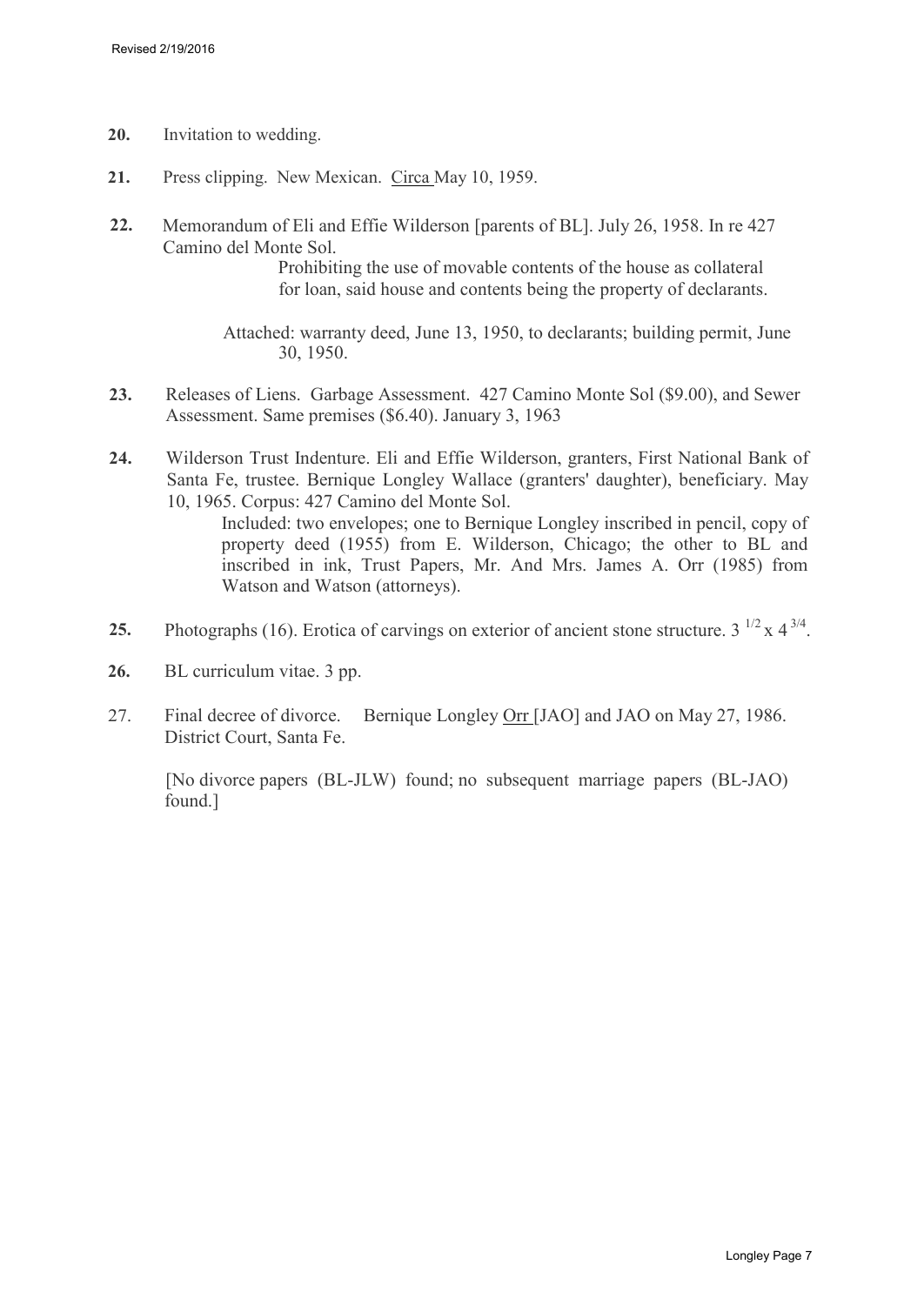## SECTION II

## **CORRESPONDENCE**

The correspondence in this Section II is all incoming. Evidently BL did not make copies of her letters. Letters are chronologically arranged. Only these of special interest are summarized, but all are listed with dates and names of senders and recipients. They are filed separately under the following subheadings.

- A. From family members.
- B. From Josephine (Jo) Harris.
- C. From other friends.
- D. From galleries and museums.
- E. From others on art matters.
- F. Miscellaneous.
- G. Addendum to B., supra
	- A. From or about family members.

[Family members are identified as follows:

| BL. | Bernique Longley.           |
|-----|-----------------------------|
|     | PLG. Pooka Longley Glidden. |
|     | JLW. John Lewis Wallace.    |
|     | JAO. James A. Orr.]         |

- 1. (i) Letters from or concerning Pooka.
	- 7-9-55: PLG to BL. "Roses are red etc." 9-
	- 22-58: BL to PLG.
	- 8-9-60: PLG to BL [part of letter from Jo Harris.] 7-
	- 18-61: PLG to BL and "John" [JLW].
	- 10-3-61: PLG to BL and JLW. [New handwriting.]
	- 8-20-63: UNM [Director of Admissions] to PLG. Considering her request for early admission.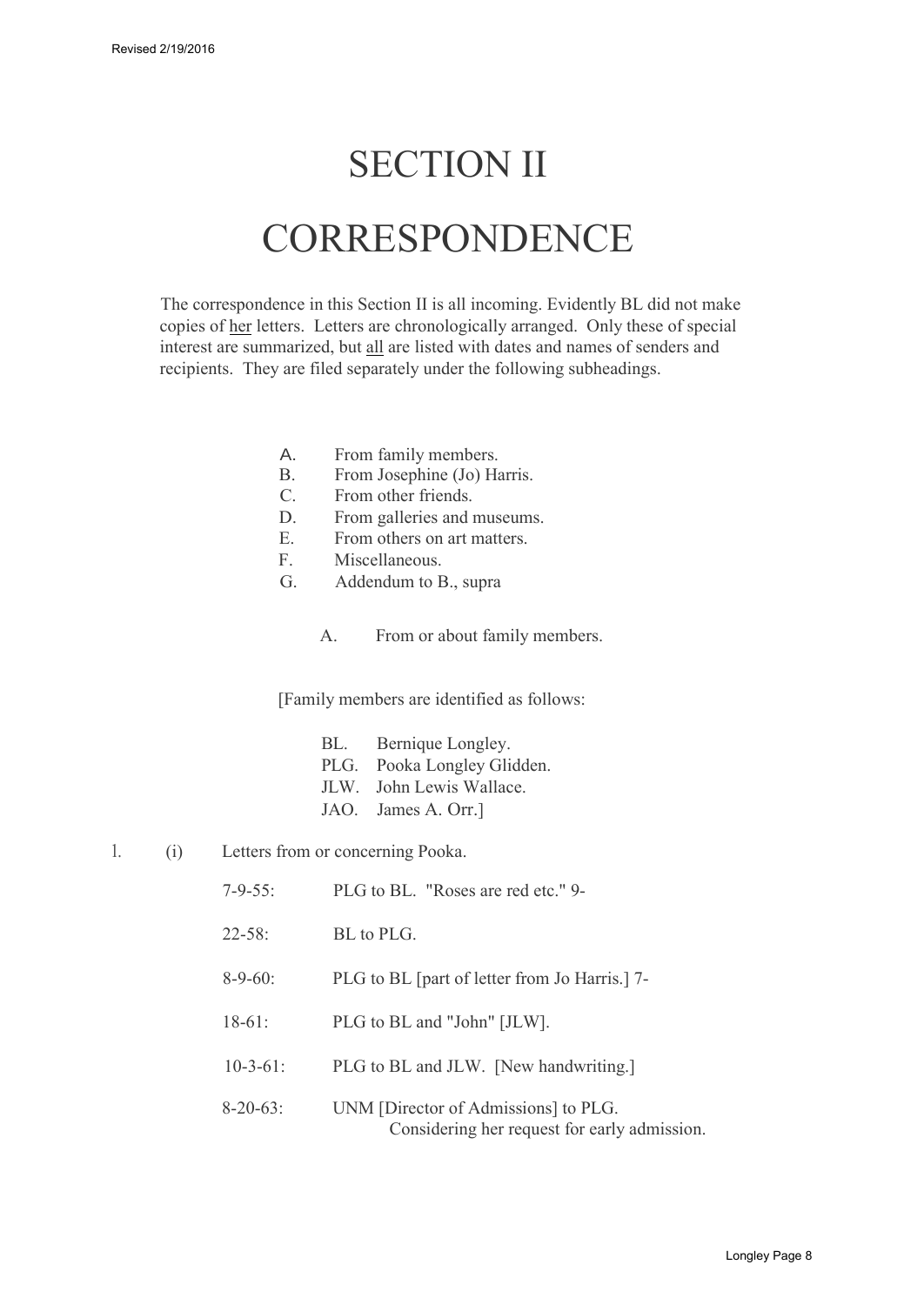|    | $11-28-67$ :     | PLG to BL. Trying to explain her mother's divorce. [Again, a<br>different handwriting.] |
|----|------------------|-----------------------------------------------------------------------------------------|
|    | N.d.             | PG to BL. Staying with Harris' [in Paris ?].                                            |
|    | N.d. [1981]      | PLG to BL. Mother's Day Card with attached button:<br>Famous Mother.                    |
|    | N.d.             | PLG to BL. Mother's Day Card.                                                           |
|    |                  | $\star$<br>$\ast$<br>$\star$<br>$^\star$                                                |
| 2. | 1958-1959:       | Harwood Girls School, Albuquerque, to BL.<br>Grade 7 - Progress Report to PLG.          |
|    | 1960-1961:       | Ibid. Grade 9                                                                           |
|    | 1961-1962:       | Ibid. Grade 10                                                                          |
|    | 1962-1963:       | Ibid. Grade 12.                                                                         |
| 3. | (ii)             | Letters from James A. Orr [JAO].                                                        |
|    | $3 - 22 - 65$ :  | JAO to BL.                                                                              |
|    | $4 - 5 - 68$ :   | JAO to BL.                                                                              |
|    | $7 - 3 - 68$ :   | JAO to BL.                                                                              |
|    | $5 - 16 - 78$ :  | JAO to BL. [From La Paz, B.C., Mexico.]                                                 |
|    | $12 - 25 - 81$ : | JAO to BL. Merry Christmas.                                                             |
|    | $7 - 23 - 84$ :  | PLG to JAO. Postcard from Washington, D.C.                                              |
| 4. | (iii)            | Letters about family members.                                                           |

| $12 - 24 - 60$ : | Chas E. Vestle, M.D. to BL.<br>Writes about Coen family, Grandmother Coen and her mother.<br>Mentions PLG and her interest in medicine.          |
|------------------|--------------------------------------------------------------------------------------------------------------------------------------------------|
| $3 - 20 - 63$ :  | BL to Mr./Mrs. E.J. Wilderson, Postcard.                                                                                                         |
| $2 - 14 - 64$ :  | Wm. C. Ilfeld to Bernique Wallace and family. Postcard.<br>Informs them of contribution to care Food Crusade in memory of<br>John Lewin Wallace. |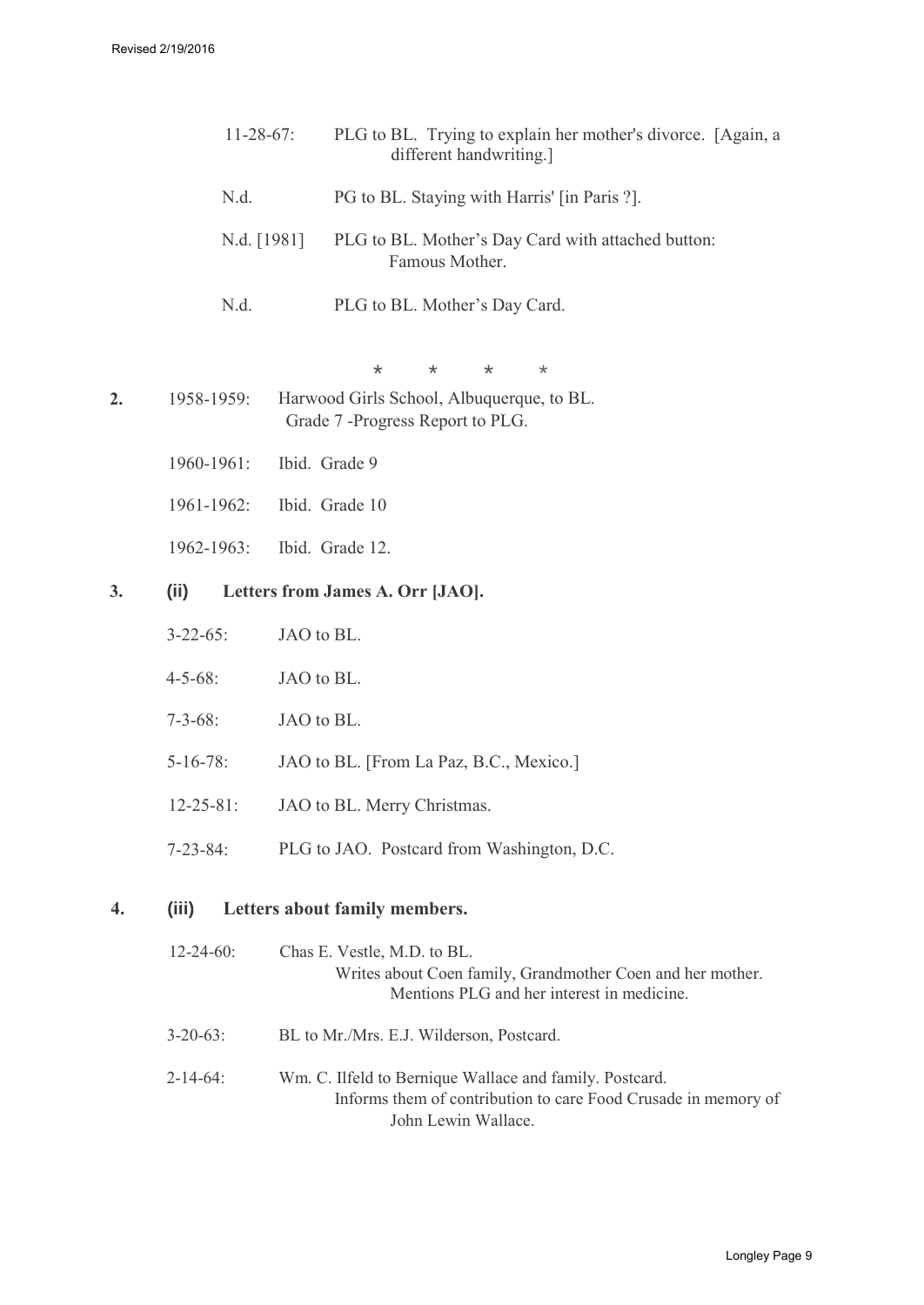### 8-8-65: Cora L. Buzzard to Bernique Wallace. Aunt Cody to "niece" BL. Enclosed: Leaflet. 30th Anniversary Festival of Arts, July 10-August 15, 1965.

## **B. From Josephine (Jo) Barris [JB].**

[The correspondence from IB to BL almost equals in volume letters from all other friends combined.]

#### **5. 1958.**

| $1 - 30$ : | From the Imperial Hotel; Tokyo, Japan.<br>Describes living conditions. Her husband Mark at work on new<br>novel; both children in school learning Japanese. |
|------------|-------------------------------------------------------------------------------------------------------------------------------------------------------------|
| $2 - 25$ : | From Hiroshima - Ken, Japan.                                                                                                                                |
|            | Mentions her children Hester and Anthony.                                                                                                                   |
| $4 - 23$ : | From Hiroshima - Ken, Japan.                                                                                                                                |
|            | Purchasing woodblock prints.                                                                                                                                |
| $5-2$ :    | From Hiroshima-Ken, Japan.                                                                                                                                  |
| $6-2$ :    | From Japan                                                                                                                                                  |
|            | Packing to come home.                                                                                                                                       |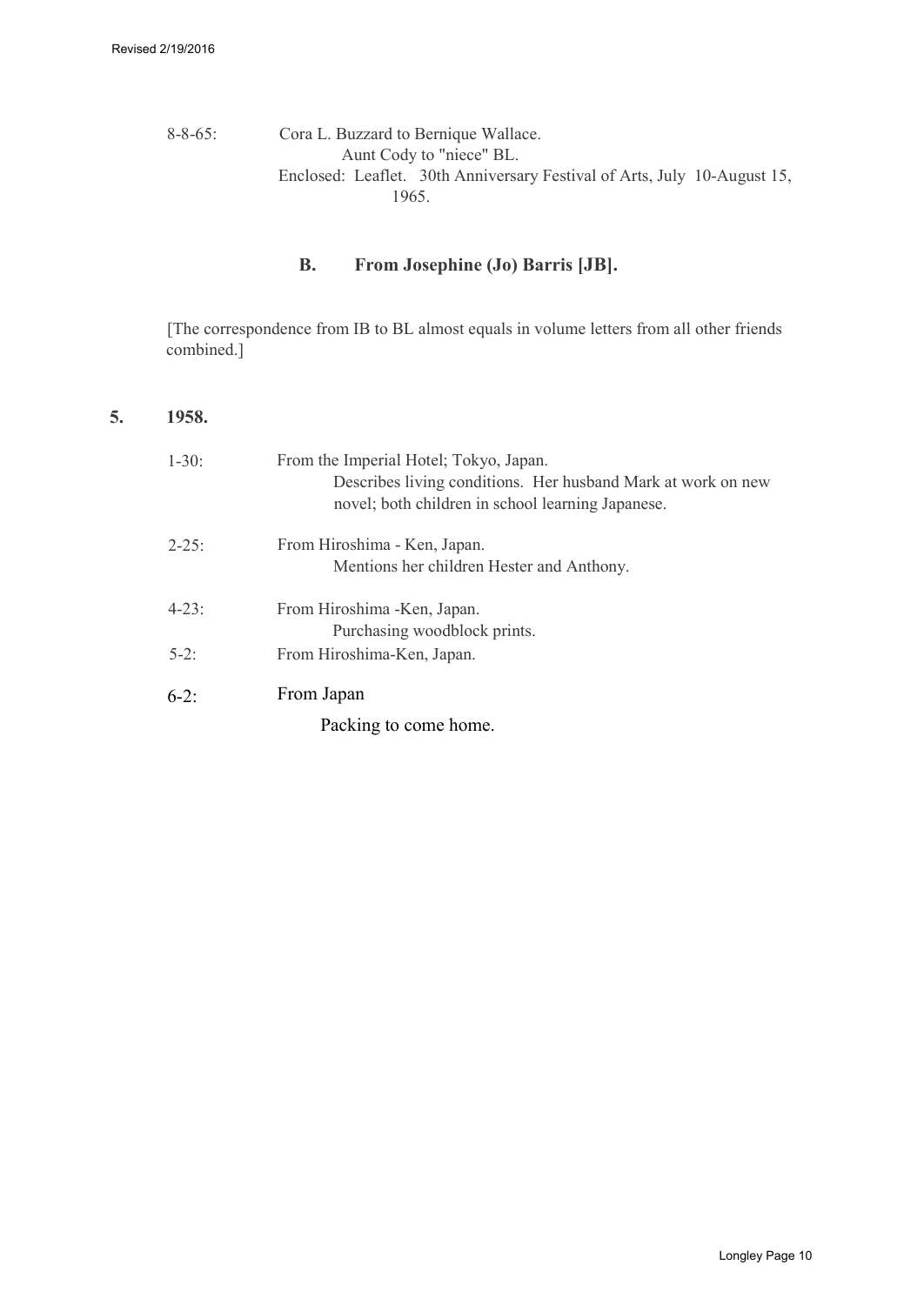## **6. 1959-1962.**

| $8-26-59$       | From San Francisco.<br>Gossip news.                                                          |
|-----------------|----------------------------------------------------------------------------------------------|
| $6 - 6 - 60$    | Mark awarded a Ford grant at Actors Workshop. Gossip news.                                   |
| $8-13-60$ :     | Pooka [with them], now 13 years old, leaving shortly for visit to Hanford<br>[August $16$ ]. |
| $8 - 1 - 61$ :  | Comments on JFK's "tough stand" on Berlin, calling up troops, etc.                           |
| $2 - 27 - 62$ : | Critics "buried" two of Mark's plays.                                                        |

## **7. 1963-1965.**

| $11 - 17 - 63$ : | From San Francisco. About her family.                                                                                                             |
|------------------|---------------------------------------------------------------------------------------------------------------------------------------------------|
| $4 - 29 - 64$    | Hester has won a scholarship to Hamlin's for 10th grade. Mark awarded<br>a Guggenheim. Henry (third child) a three year-old in nursery<br>school. |
| $6 - 27 - 64$    | Mark having tough time at the easel.                                                                                                              |
| $12 - 14 - 64$ : | Mark joining the Peace Corps and heading for Africa. Family                                                                                       |
| $2 - 28 - 65$ :  | gossip.                                                                                                                                           |
| $3 - 27 - 65$ :  | Mentions Pooka's "romance" has ended. Mark won a \$7,000.<br>Guggenheim that will allow him a year off from teaching.                             |
| $5 - 7 - 65$ :   | Art gossip.                                                                                                                                       |
| $5 - 11 - 65$ :  | Acknowledges receipt of BL art piece. Intimates that BL is "mother of<br>the bride."                                                              |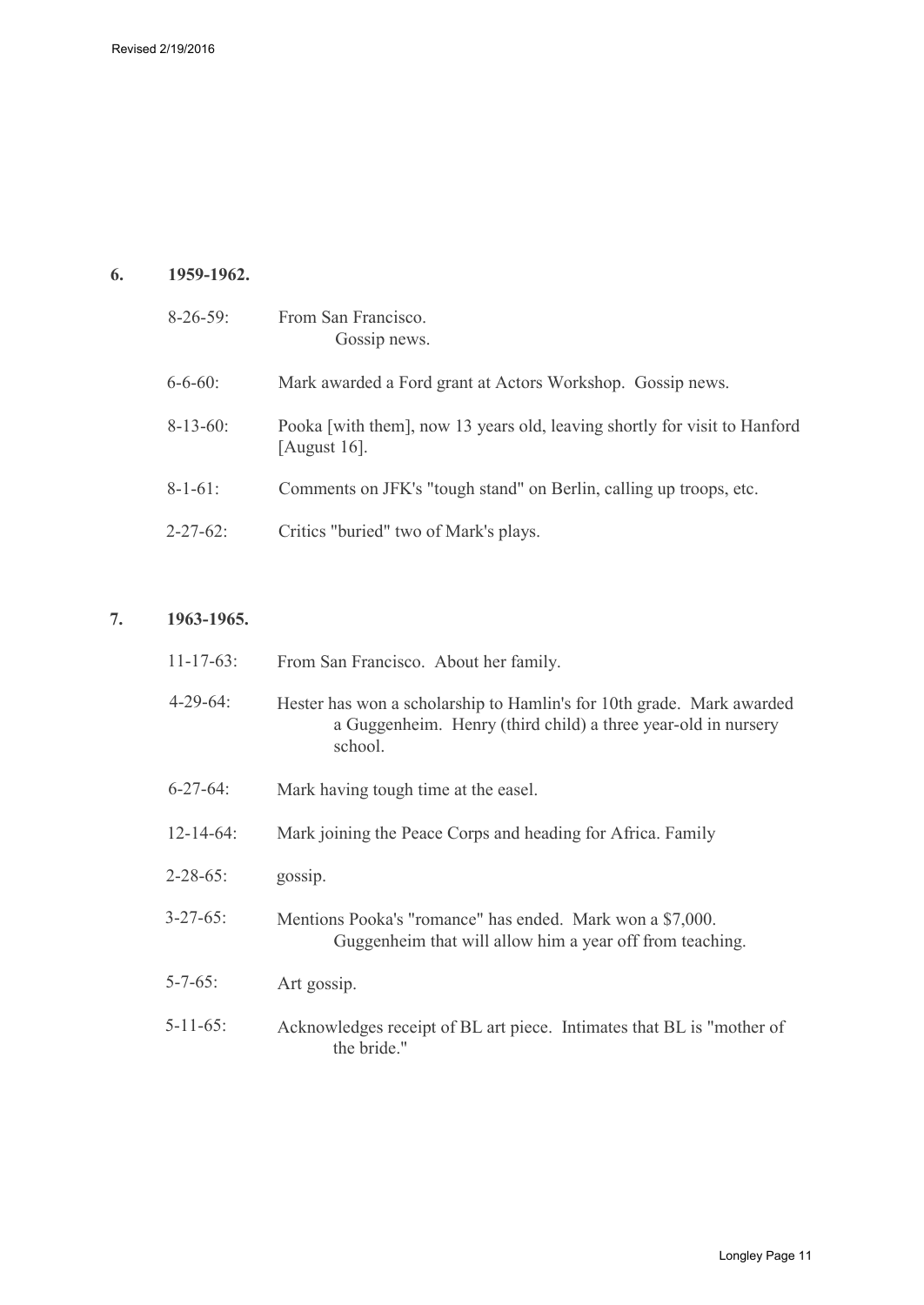8. 1967-1969.

| $6-4-67$ :      | [Incomplete; last page missing.]<br>Discloses she saves all of BL's letters [?]. Art gossip.                                           |
|-----------------|----------------------------------------------------------------------------------------------------------------------------------------|
| $9 - 12 - 67$ : | Discloses a move from San Francisco to -------? Gossip.                                                                                |
| $4 - 5 - 68$    | Discloses she lives near Purdue University in Indiana. Describes<br>eruption over legislature's raising fees - double - for next year. |
| $5 - 22 - 69$ : | Happy that BL about to become grandparent.<br>Announces she gave up career in art history for one in psycholinguistics.                |

| 9. | 1991-1997.      | Card. Gossip.                                                            |
|----|-----------------|--------------------------------------------------------------------------|
|    | $11 - 1 - 91$ : | Card. Gossip.                                                            |
|    | $6 - 28 - 94$ : | Gossip.                                                                  |
|    | $3 - 21 - 95$ : | Pleased to learn of DL's trip to N.Y. and opera visits.                  |
|    | $4 - 27 - 95$ : | Mark seriously ill. Plans cancelled for Golden Wedding party. Describing |
|    | $4 - 5 - 96$ :  | Christmas activities.                                                    |
|    | $1 - 3 - 97$ :  | Enclosing packet of Italian parsley seeds, and joke about the Pope and   |
|    | $10-24-97$ :    | Moishe (Moses).                                                          |

[For additional letters and cards from JH see Addendum at [subsection G.](#page-17-1)  infra.]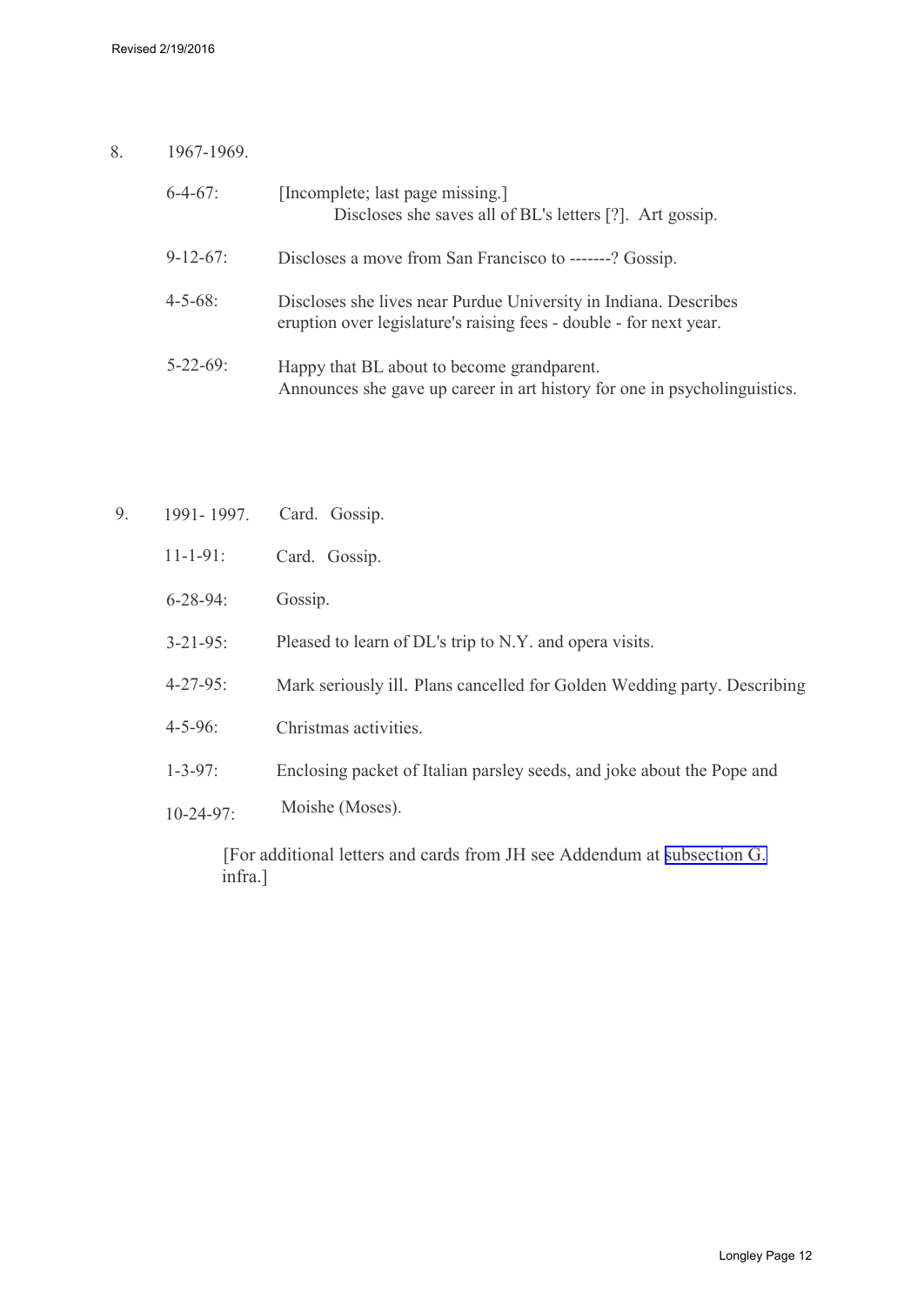## **C. From other friends.**

#### <span id="page-12-0"></span>**10. 1960s.**

| $10 - 27 - 64$ : | Herb Blaw, San Francisco State College.                                                |
|------------------|----------------------------------------------------------------------------------------|
| $11 - 25 - 66$ : | John Meigs. Sent out recommendation for Mark's Guggenheim grant.                       |
| $9 - 9 - 68$ :   | Lola ---. Reviews recent past.                                                         |
| $11 - 18 - 69$ : | Elizabeth ---. From Northumberland, England. Expresses concerns over<br>Mark's health. |

## **11. 1970 - 1980s.**

| $3 - 18 - 70$ :                                      | Elizabeth [Mrs. E. Large]. [Vide letter 11-18-69.] From<br>Northumberland, England. Describes travel problems. |  |
|------------------------------------------------------|----------------------------------------------------------------------------------------------------------------|--|
| [Date obscured.] Edouard ---. Switzerland. Postcard. |                                                                                                                |  |
| $10 - 25 - 72$ :                                     | Greer Garson. Postcard. Chit-chat.                                                                             |  |
| $8 - 23 - 80$ :                                      | John Budan. El Paso, TX. Wishes to be an artist.                                                               |  |
| $12 - 85$ :                                          | Mike Adams. Denver, Colorado. Photo-card of Santa Claus [Mike]<br>Adams].<br>Christmas greetings.              |  |

## **12. 1990s**

| $8 - 22 - 95$ : | Jack Teeting. S.J. Xavier Jesnit Center. Denver, Colorado. Vicky                     |
|-----------------|--------------------------------------------------------------------------------------|
| 7-2-96:         | [?] and Roberto to BL. Card.<br>Congratulation on their "Golden Jubilee" [marriage]. |
| $7-19-96$ :     | Judith---                                                                            |
| $8-4-96$ :      | Nova [?] ---. Stockholm. Postcard.<br>Thanks for invitation to July opening.         |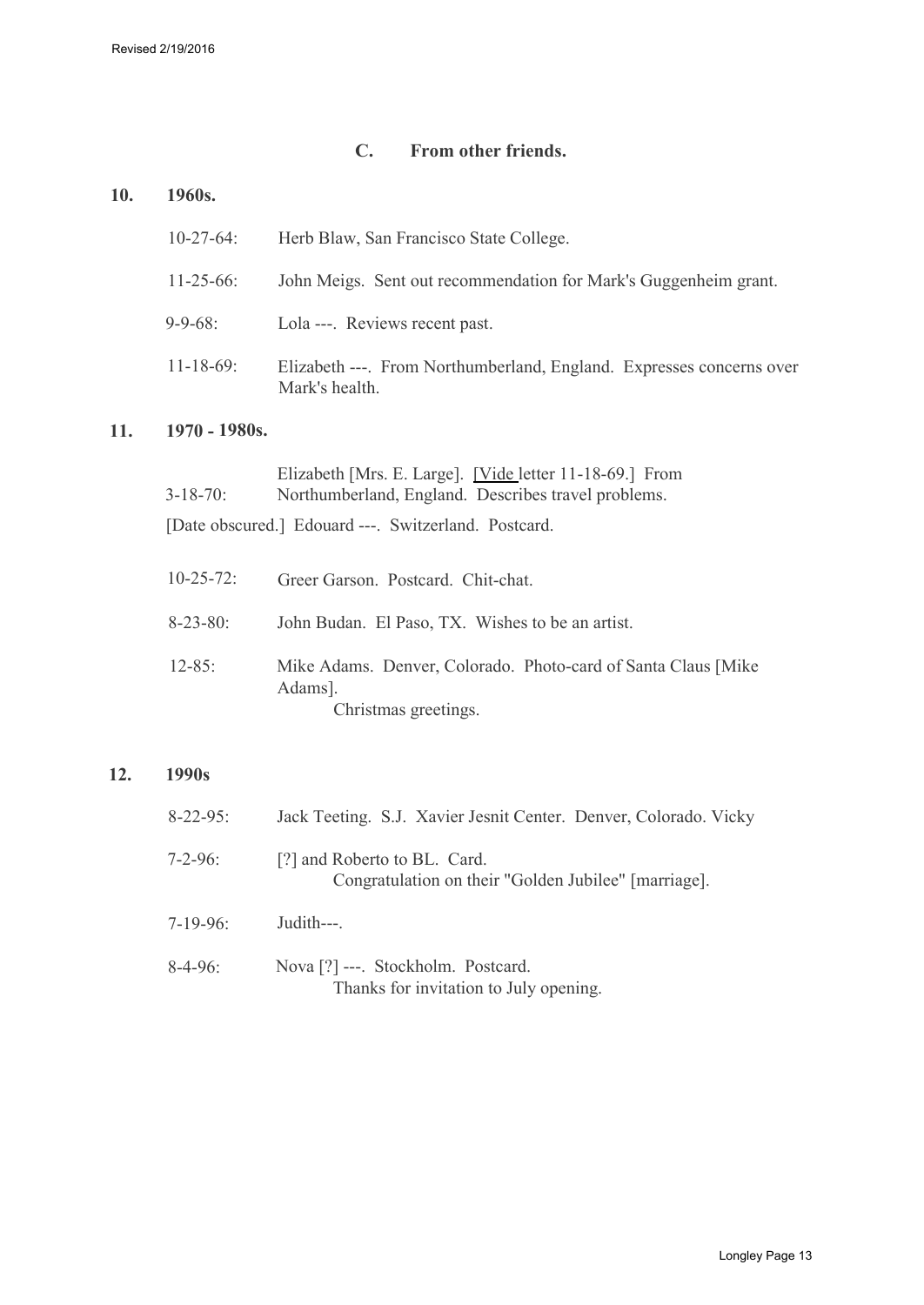| $12 - 24 - 96$ : | Phil and Marian Kovinick. Los Angeles. Christmas card.                            |
|------------------|-----------------------------------------------------------------------------------|
| $1 - 3 - 97$ :   | Elaine, Sam, and Shawn [Mrs. Sam] Colt. Colorado Springs.<br>Christmas greetings. |
| $2 - 6 - 97$     | Catherine O. Sandbach. Morristown, N.J. Card.<br>Describing Christmas season.     |

## <span id="page-13-0"></span>**D. From galleries and museums.**

### **13. 1950s**

| $3 - 23 - 53$ : | Van Dieman -Lilienfeld Galleries. N.Y.C. to William Longley.<br>Preparing his works for exhibition.                                                                          |
|-----------------|------------------------------------------------------------------------------------------------------------------------------------------------------------------------------|
| $4 - 6 - 53$ :  | Van Dieman etc. Galleries to Mr. And Mrs. (BL) Longley.<br>Discusses proposed exchange of Muensterbergers Horsesfor<br>his Plaza Antigua, and offer of \$170. for his Ariel. |
| $4 - 13 - 53$ : | [Same parties.]<br>Wants to keep collection up for two more weeks since so highly                                                                                            |
| $5 - 6 - 53$ :  | acclaimed.<br>[Same parties.]<br>Announces that the Longley by collection has been taken down.                                                                               |
| $2-19-58$ :     | George Steinfeld. Dallas, TX. Decorative Accessories.<br>Anxious to get BL painting Boy on the Carousel and any others<br>for sale.                                          |
| $8 - 25 - 58$ : | John Miegs. Receipt of \$75. for BL painting Draped Figure.                                                                                                                  |
| $3 - 25 - 59$ : | George Steinfeld. Dallas.<br>Discusses some of DL paintings.                                                                                                                 |
| $4 - 23 - 59$ : | Albuquerque Public Library.<br>Seeks BL paintings for exhibition.                                                                                                            |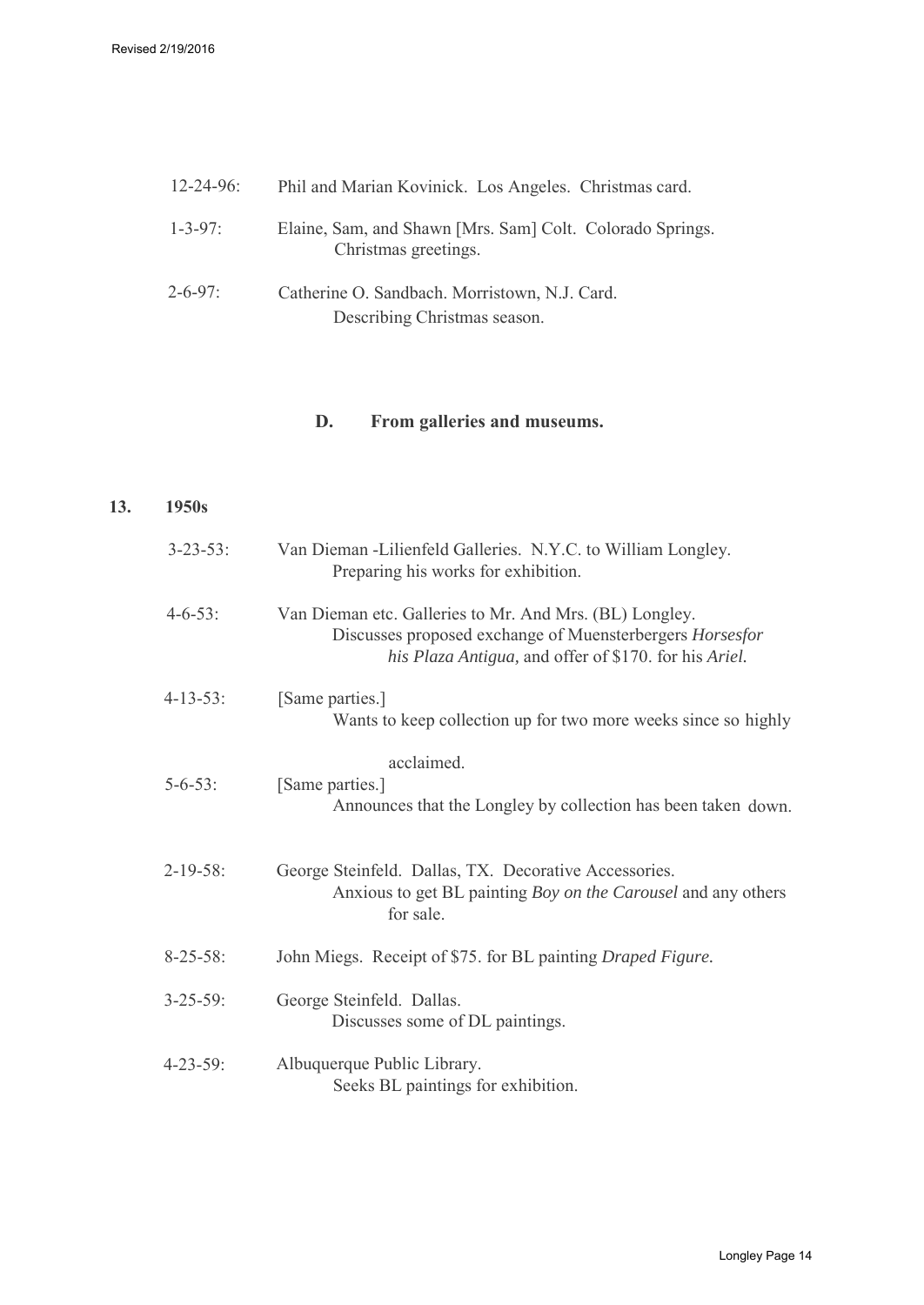## **14. 1960s**

**15. 1980s**

| $1 - 10 - 61$ :  | Michael Zolpe Galleries. Evanston, Ill.<br>Would like to put together a show of her paintings and her<br>husband's sculpture.                                        |
|------------------|----------------------------------------------------------------------------------------------------------------------------------------------------------------------|
| $7 - 18 - 63$ :  | California Historical Society. San Francisco.<br>Discussing BL's project on Victorian Houses.                                                                        |
| $12 - 15 - 65$ : | Wichita Falls Museum and Art Center. TX.<br>Reports sales of -<br>Clown<br>\$400.<br>Sunflowers<br>\$325.<br><b>Brother and Sister</b><br>\$650.<br>Check to follow. |
|                  | Attached:<br>Receipt. Nov. 30, 1965.<br>For 9 paintings with prices.<br>Waiver of liability for loss or damages<br>signed by BL.                                     |
| 1980s            |                                                                                                                                                                      |
| $6 - 22 - 81$ :  | Riggs Galleries. San Diego, CA.<br>Congratulations on BL selection by Who is Who                                                                                     |
| $11-30-87$ :     | Hickory Museum of Art. Hickory, N.C.<br>Solicits BL works for show.                                                                                                  |
| $5 - 3 - 89$ :   | Inge King, Photo Editor. N.Y.C.<br>Seeks permission to use <i>Hermanos</i> , 1958 in his planned book.                                                               |
| $5 - 18 - 89$ :  | Santa Fe East to Inge King.<br>Waiting for consent of owner.<br>Attached: letter to Philip R. Jonssen, owner.                                                        |
| $5 - 25 - 89$ :  | Philip R. Jonssen to Santa Fe East.<br>Consents.                                                                                                                     |
| $7-18-89$ :      | Hickory Museum of Art.<br>Planning BL show.                                                                                                                          |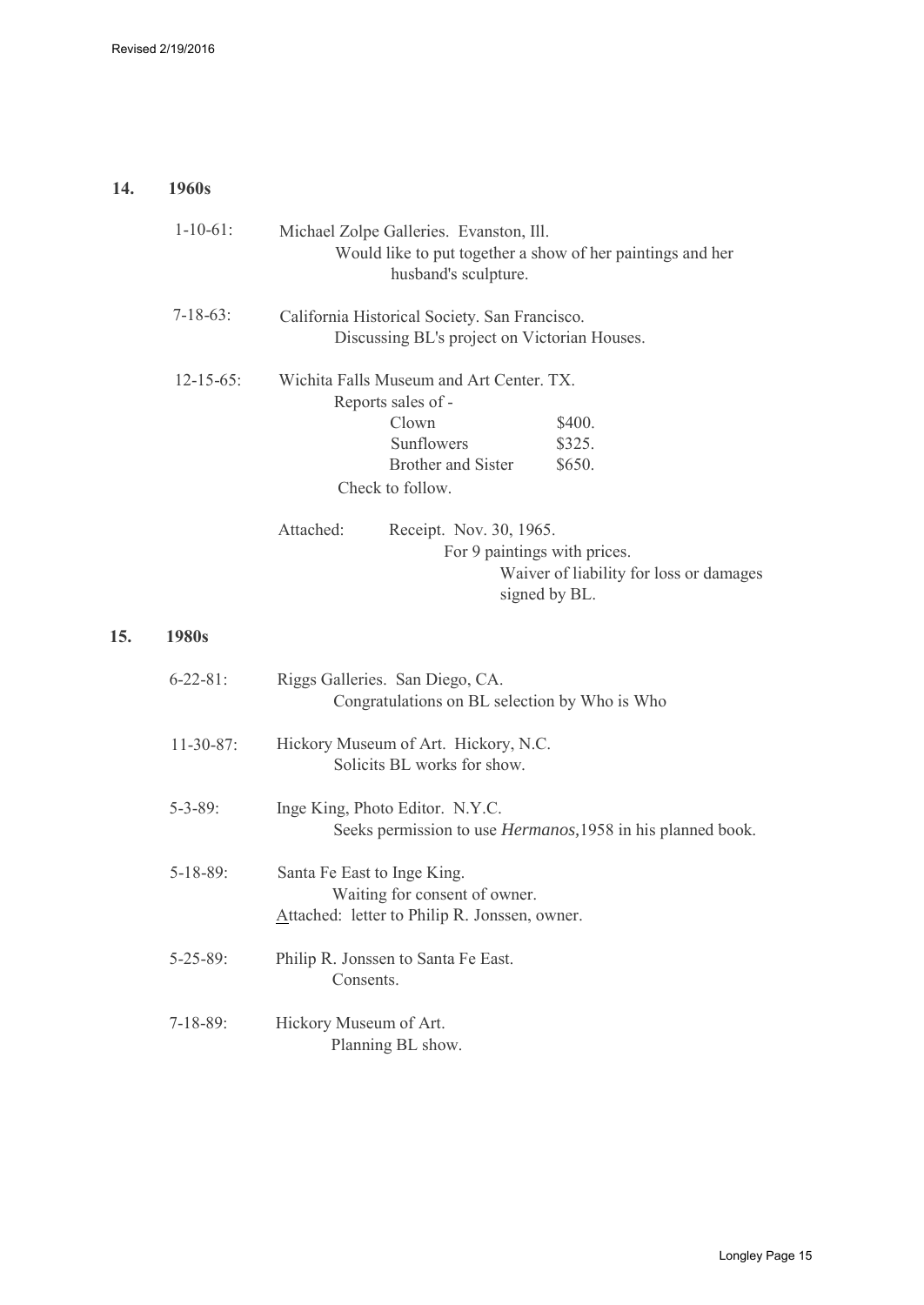|     | $10 - 27 - 89$ : | Santa Fe East<br>Discusses costs for catalogs it had printed for 1982 retrospective show.<br>Attached:<br>cost records |
|-----|------------------|------------------------------------------------------------------------------------------------------------------------|
| 16. | 1990s.           |                                                                                                                        |
|     | $3 - 5 - 96$     | Contemporary Southwest Galleries. Santa Fe.<br>Announces show date set for July 5.                                     |
|     | $5 - 28 - 98$ :  | [Same sender.] Invoice.<br>BL commission oil, <i>Bearded Iris</i> , \$4,200 gross, less 5% discounts.                  |

## **E. From others on art matters.**

#### **17. 1950s.**

| $3 - 18 - 58$ : | Sherman Louis Sergei. Chicago, Ill.<br>Seeks to enter a BL work in annual show of Society for<br>Contemt porary Art, affiliated with The Art Institute in<br>Chicago. |
|-----------------|-----------------------------------------------------------------------------------------------------------------------------------------------------------------------|
| 4-13-58:        | Spence Bakus. San Mateo, CA. Addressed to BL simply as "Bernique,<br>Santa Fe, New Mexico."<br>Expresses pleasure her art has given him.                              |
| $3 - 30 - 39$ : | Winfield Jackson. Glenview, ILL.<br>Seeks to engage her to paint children's portraits and to purchase<br>one of her paintings.                                        |
| $4-20:59:$      | L.D. Whithead. Manitoba, Canada.<br>Enclosing check for "the pictures."                                                                                               |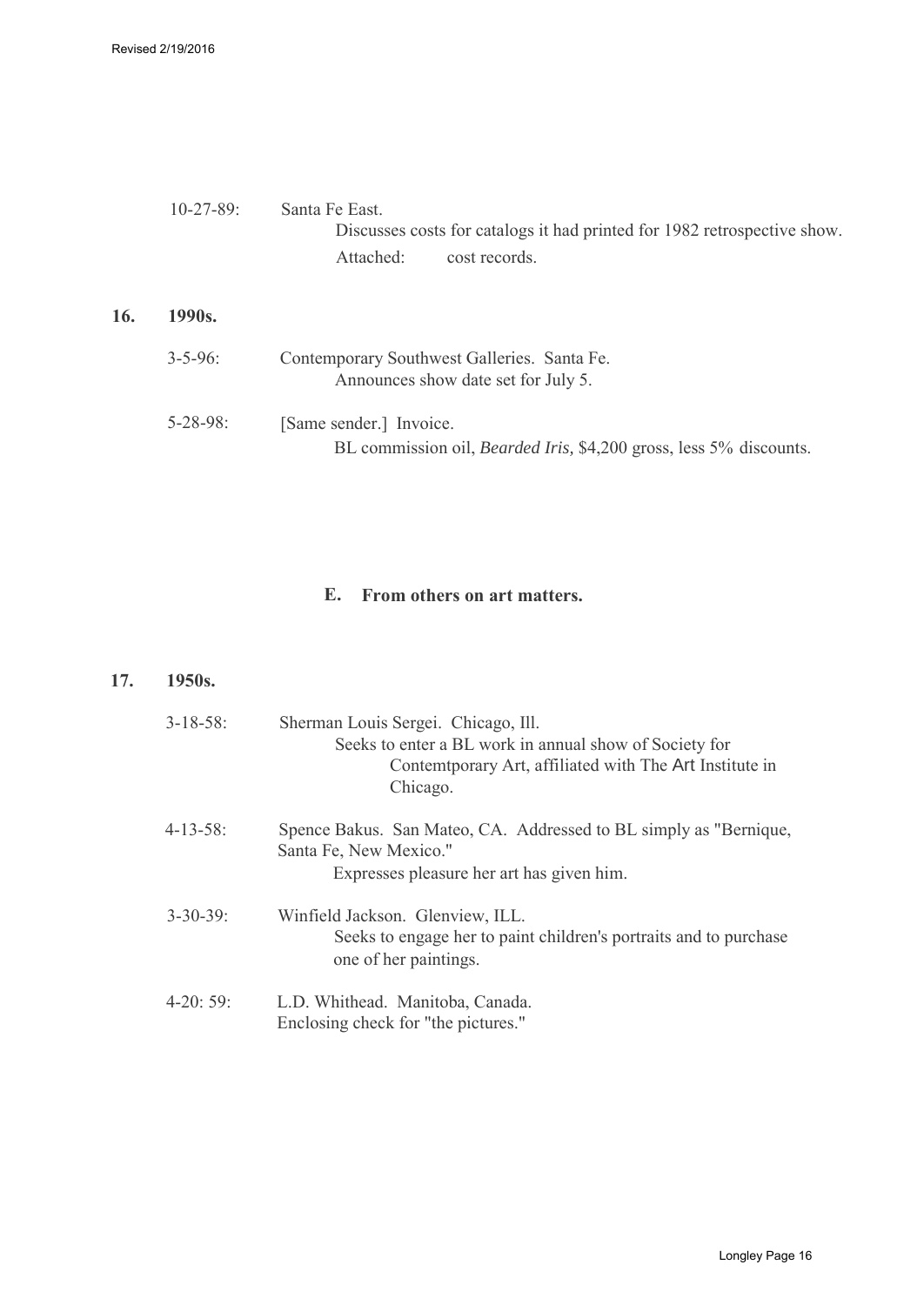#### **18. 1960s**

**19.** 

| $7-18-61$ :      | Leslie Shults. Dallas, TX.<br>Enclosing check for the two paintings recently purchased.                      |
|------------------|--------------------------------------------------------------------------------------------------------------|
| $8-14-61$ :      | [Same sender.]<br>Have his paintings been framed as requested?                                               |
| $9-15-61$ :      | [Same sender] to Arthur Haddock, Santa<br>Fe. Enclosing check for framing.                                   |
| $3 - 13 - 62$ :  | Edith (Mrs. Frank M.) Standhardt.<br>Roswell, N.M.<br>Waiting for picture she purchased.                     |
| $11 - 13 - 63$ : | Mrs. Ted Ferrier. Wichita, Kansas.<br>Acknowledges receipt of painting:<br>Beginning of "a fine collection." |
| $11 - 18 - 63$ : | E.B. Adkins. Tulsa, Okl.<br>Discusses his purchases.                                                         |
| $9 - 9 - 65$ :   | Mrs. D.W. Townsend Jr. Belleview, Nebraska.<br>Enraptured by her art viewed at the MFA.                      |
| $1-4-67$ :       | Hanley Marks to himself Santa Fe.<br>To protect trade name conceived by him, Creatrivia.                     |
| 1985             |                                                                                                              |

10-1-85: Santa Fe East [Alma S. King, Dir.] to Robert C. Newman. Orange, CA. Acknowledges that Newman has engaged the gallery to sell *Child with Candlestick* by BL. Enclosed: two Polaroids of painting.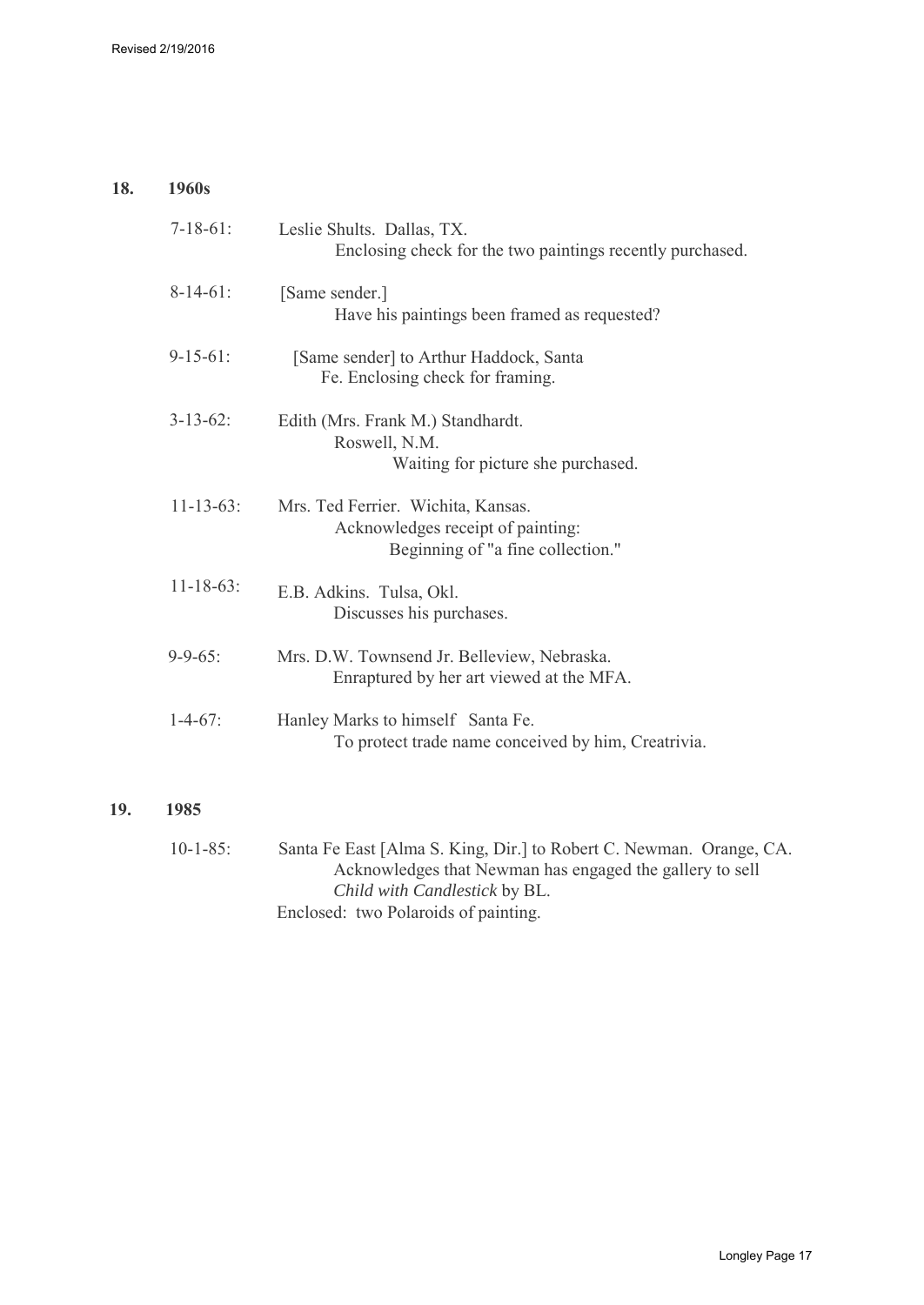## **F. Miscellaneous**

<span id="page-17-1"></span><span id="page-17-0"></span>

| 20.<br>Unidentified letters and cards. |
|----------------------------------------|
|----------------------------------------|

## **G. Addendum to subsection B. [Letters from Jo Harris.]**

## **[The following letters were found after the completion of subsection B.]**

#### **1988**

| 21.         | $1 - 10$ : | Recounting family affairs. On card featuring photograph of John<br>Gilbert taken by Ruth Harriet Louise in 1928.                          |
|-------------|------------|-------------------------------------------------------------------------------------------------------------------------------------------|
| <b>1990</b> |            |                                                                                                                                           |
|             | $1 - 30$ : | Mentions they are working on family trust plans.                                                                                          |
|             | $3-10$ :   | Food recipes.                                                                                                                             |
|             | $4 - 23$ : | Visiting Frank Lloyd Wright sites in L.A. area. Describes him as an<br>artist first, architect second, and engineer last. Family matters. |
|             | $7-19:$    | Sends Trust documents and discusses them. [Copy infra. 22.]                                                                               |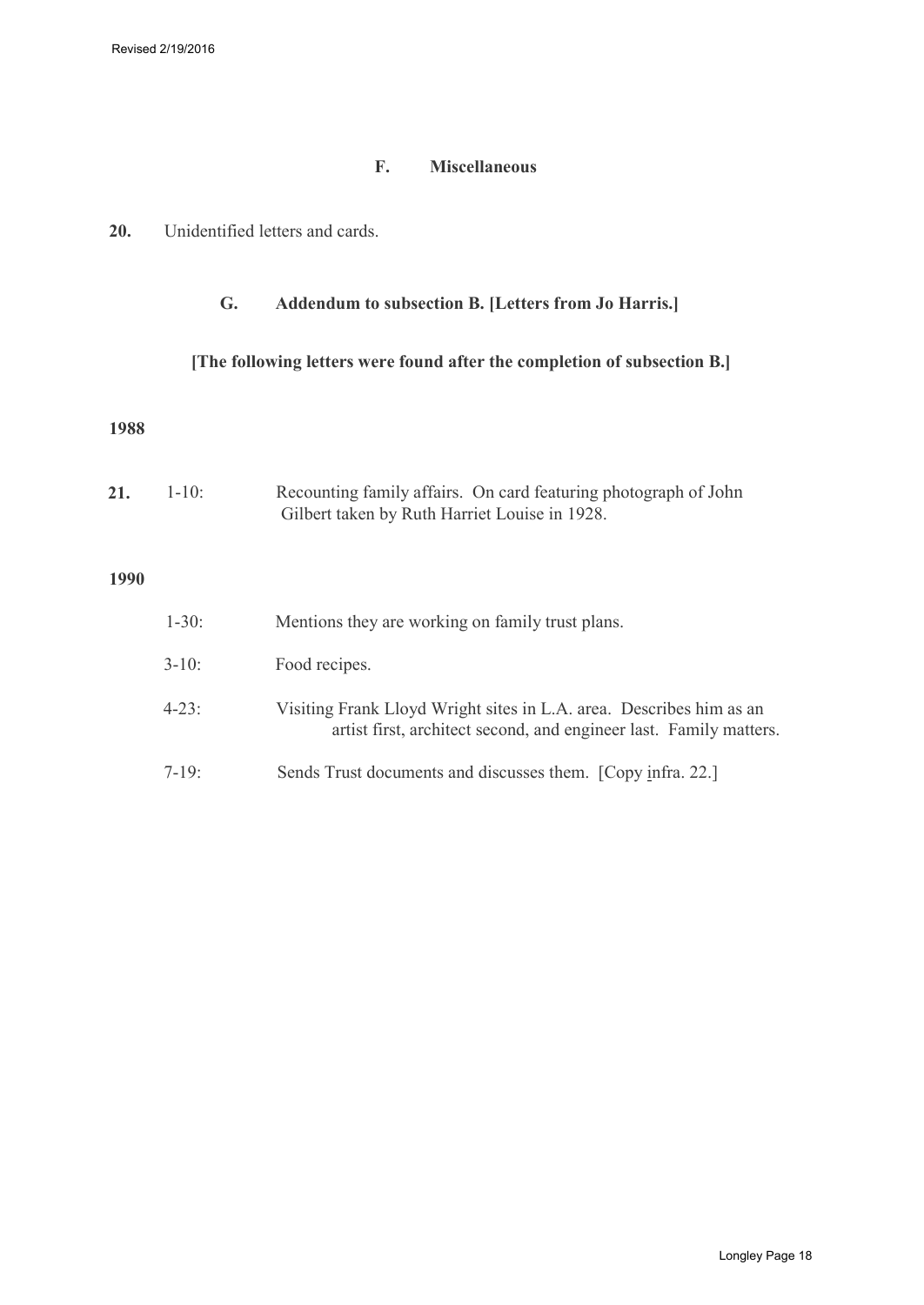## 1991

| $3-24$ :    | Discusses her medical problems. Family |
|-------------|----------------------------------------|
| $11 - 16$ : | affairs. Family affairs.               |

## 1995

| $2 - 25$ : | Discusses PBS matters. Glad to learn BL left El Prado galleries.                  |
|------------|-----------------------------------------------------------------------------------|
| $4 - 22$ : | Postcard. Reviews minor family ailments.                                          |
| $5 - 27$ : | Gossip.                                                                           |
| $6-5$ :    | Postcard. Relates visitors to their home and the rendition of some<br>astrologer. |
| $6-20$ :   | Critics and their comments discussed in detail.                                   |
| $7-28:$    | Describes recent trips, past and planned.                                         |
| $8-12$ :   | Postcard. Visited her three children in San Rafael and San Fancisco               |
| $11-3:$    | Postcard. Sending BL birthday gift.                                               |
|            |                                                                                   |

## 1997, 1998.

- 1-27-97: Small talk.
- 10-22-98: Card. Small talk.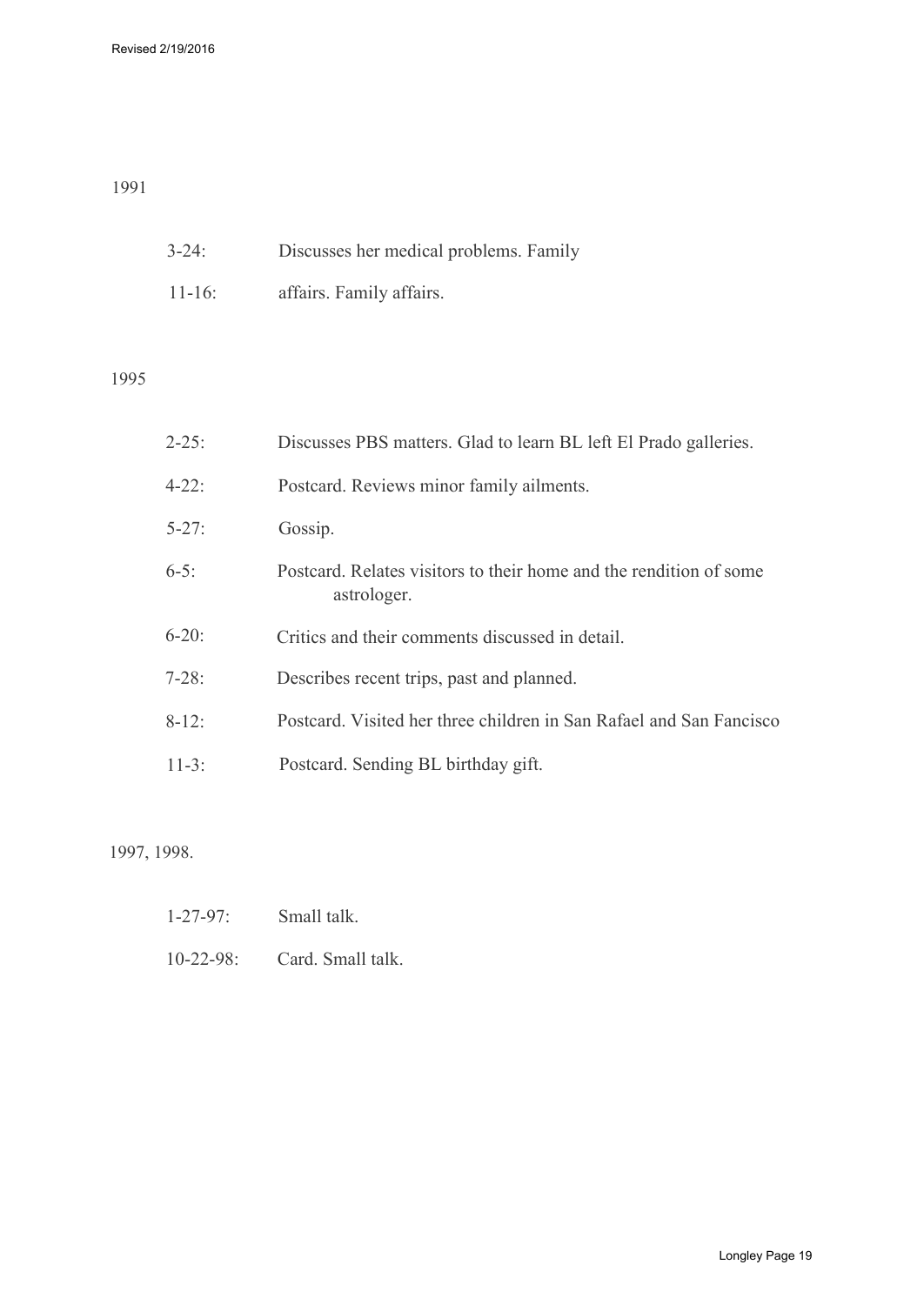\* \* \* \*

22. 12-24-89: Jo Harris to Anthony ("first son"). Letter signed by Jo and Mark. List of art works and other objects that are gifts to him as Christmas presents. 26 items carefully described.

Attached: Letter 12-26: Anthony to Jo. Thank you note.

Enclosed: Photocopy of Trust Agreement. Harris Family Trust. 10 pp.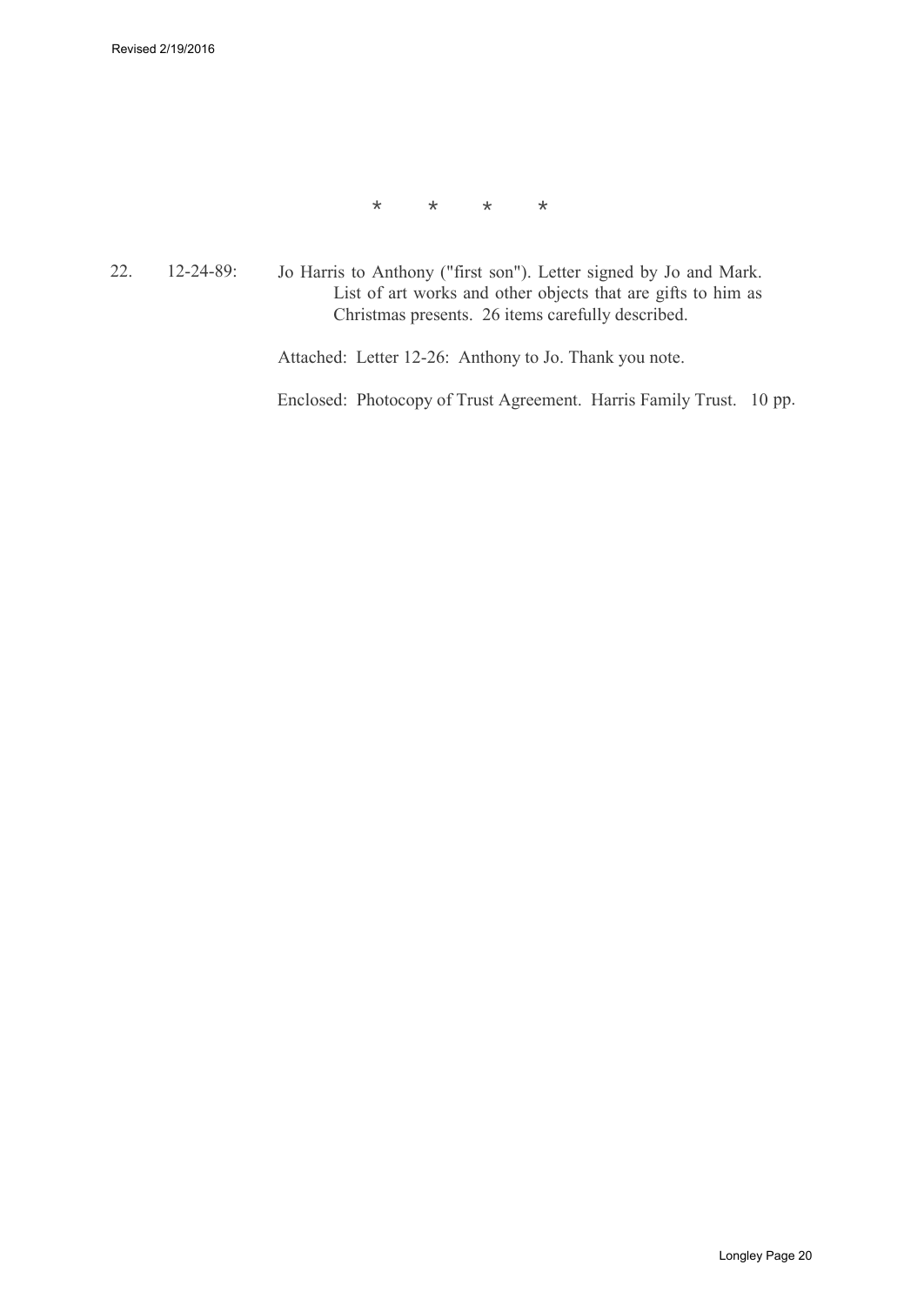## SECTION III

#### **Box 152**

## MAGAZINE ARTICLES

- 1. The Santa Fean. Vol. 1, No. 4. June 1973.
	- Cover. *Mujer de Tehuantepac.* By BL. Photographed from original lithographs.
	- Article. Bernique \*\*\* vitality of Mexican Life. Pgs. 10-11. Photographs of BL with James (Jimmy) A Orr, her third husband; at her easel; with binoculars researching birds; on living room balcony of her home. Photo of her painting of Rhine House at Berenger Brothers Winery. Text describes her life style and painting techniques.
- 2. Ibid. First Anniversary. Vol. 2, No. 1. December-January 1974. Various articles:

Home of Betty Stewart. Pgs. 6-7. The Sena Home. Pgs. 12-13. Ford Ruthling, Artist. Pgs. 16-17. Artists of the year. [Includes BL.] Pgs. 22-24. A Kitchen, Sara Mack. [Daughter of Sheldon Parsons.] Pgs. 28-29.

3. Santa Fe Profile. June 1982.

Cover. *Tickled Pink.* By BL. Article. [BL]: A Retrospective. By Elaine Pinkerton. Pgs. 4-5. Illustrated, with photo of BL by Laura Gilpin.

- 4. Ibid. July 1982. Repeat of June article.
- 5. The Santa Fean Magazine. Vol. 11, No. 1. January-February 1983. Advertisement. Santa Fe East. Pg. 2. Photograph of *Red and White.*  By BL. Advertises catalog of June 1982 Retrospective; with biographic squib. Artists of the Year. [Includes BL.] Pgs. 26-27.

6. Southwest Profile. May/June 1985. Cover: *Geranium at Window.* By BL. Article: Quiet Realities. By Beth Morgan. Pgs. 41-43. Covers BL, Roger Sprague, Kirk Tatum. Picture of BL oil, *Quiet Still Life.*

7. The Santa Fean Magazine. Vol. 13, No. 5. June 1985. Advertisement. Santa Fe East. Pg. 3. Works of three artists in 6.,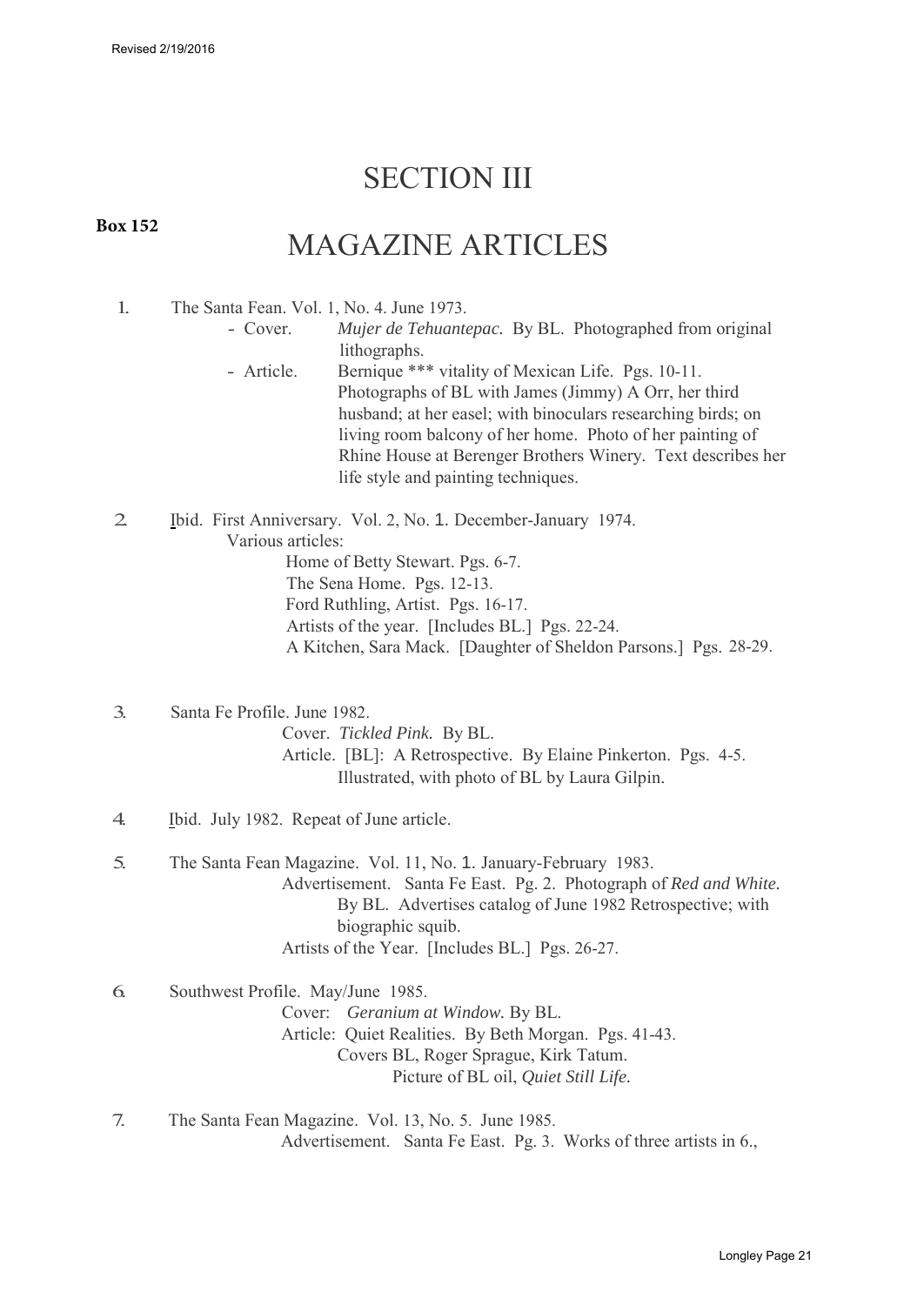supra

| 8.  | Ibid. Vol. 14, No. 4. May 1986.<br>Cover: Amaryllis and Painting. By BL.<br>Article: [BL], Artist. By Anna Katherine. Pgs 58-61.<br>Illustrated.                                                |
|-----|-------------------------------------------------------------------------------------------------------------------------------------------------------------------------------------------------|
| 9.  | Ibid. Vol. 17, No. 10. November 1989.<br>Advertisement. El Prado Galleries. Pg. 48.<br>Picture of BL oil, Pawnee Family With Navajo Rug.                                                        |
| 10. | Ibid. Vol. 18, No. 3. April 1990. Advertisements of various galleries.<br>El Prado of Santa Fe. Pg. 34.<br>Pictures of various artists' works, including BL's Pawnee Family<br>with Navajo Rug. |
| 11. | Southwest Art. September 1990 - Articles and advertisements of various galleries. El<br>Prado Galleries, Inc. Pg. 7. Pictures of BL works.                                                      |
| 12. | Pasatiempo. May 15, 1992. Article. For the Love of Flowers. By Gussie                                                                                                                           |

Fauntleroy. Pg. 43. Picture of Pink Begonia at Window. By BL. Pg. 43.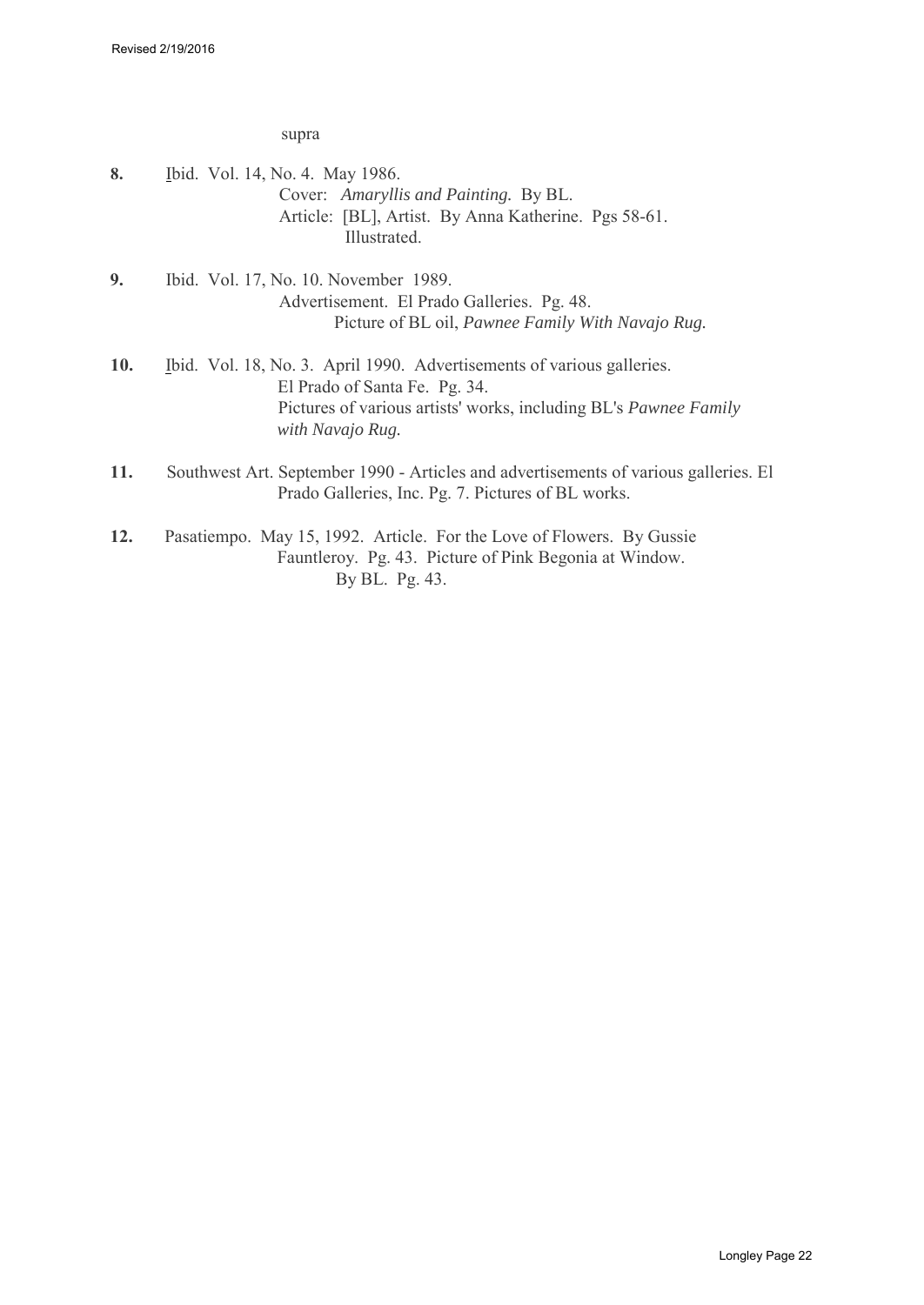## SECTION IV

## GALLERY ANNOUNCEMENTS CATALOGS, INVENTORY LISTS, CONSIGNMENTS

A. Gallery Announcements/Catalogs

<span id="page-22-0"></span>1. Announcement. State of New Mexico. Letter. April 10, 1978. Governor and Mrs. Jerry Apodaca announce exhibition by BL (paintings), Ed Vargas and Loyce Easley (sculpture), April 19 -May 19, 1918. Governor's Gallery. Biographic sketches.

Also: Catalogue. Covers three artists.

- 2. Invitation. Fine Arts Gallery, N.M. State Fair Grounds with Rio Grande Title Company. Champagne reception October 7, 1984. Show continuing through October 28. Tapestry artists (59), including BL.
- 3. Announcement. Santa Fe East. Announces Summer Schedule. June/July/ August 1985.

Includes Quiet Realities.

Three Santa Fe artists: BL, R.B. Sprague, and Kirk Tatum. Cover: *Geranium at Window.* 1985.

- 4. Acceptance. Leslie Levy Gallery. Scottsdale, AZ. Letter. October 11, 1986. BL's *Red and White Quilt* for inclusion in "Contemporary Realism IV'' show. November 13- December 8, 1986.
- 5. Announcement. Santa Fe East. BL: Creation Is a Patient Search. September 2 30, 1988. Lists works by title, size, media, price. 2pp.
- 6. Flyer. Santa Fe East. N.d. BL works in North Gallery with Freemont Ellis and others. Top: picture of portion of gallery.
- 7. Flyer. Santa Fe East. From Santa Fe Edition. Vol. 3, No. 1 Summer 1985. Excerpt from p. l: Quiet Realities.

8. Catalog (2 cc.). BL exhibit. June 11 -July 4, 1982. BL: A Retrospective. Invitation. Two-page folder. Santa Fe East. Opening exhibit on June 11. Catalog and career review. 80 pp. compiled by Alma S. King, Director, Santa Fe East. 2 cc. = Forward. Alma S. King. Pg. 7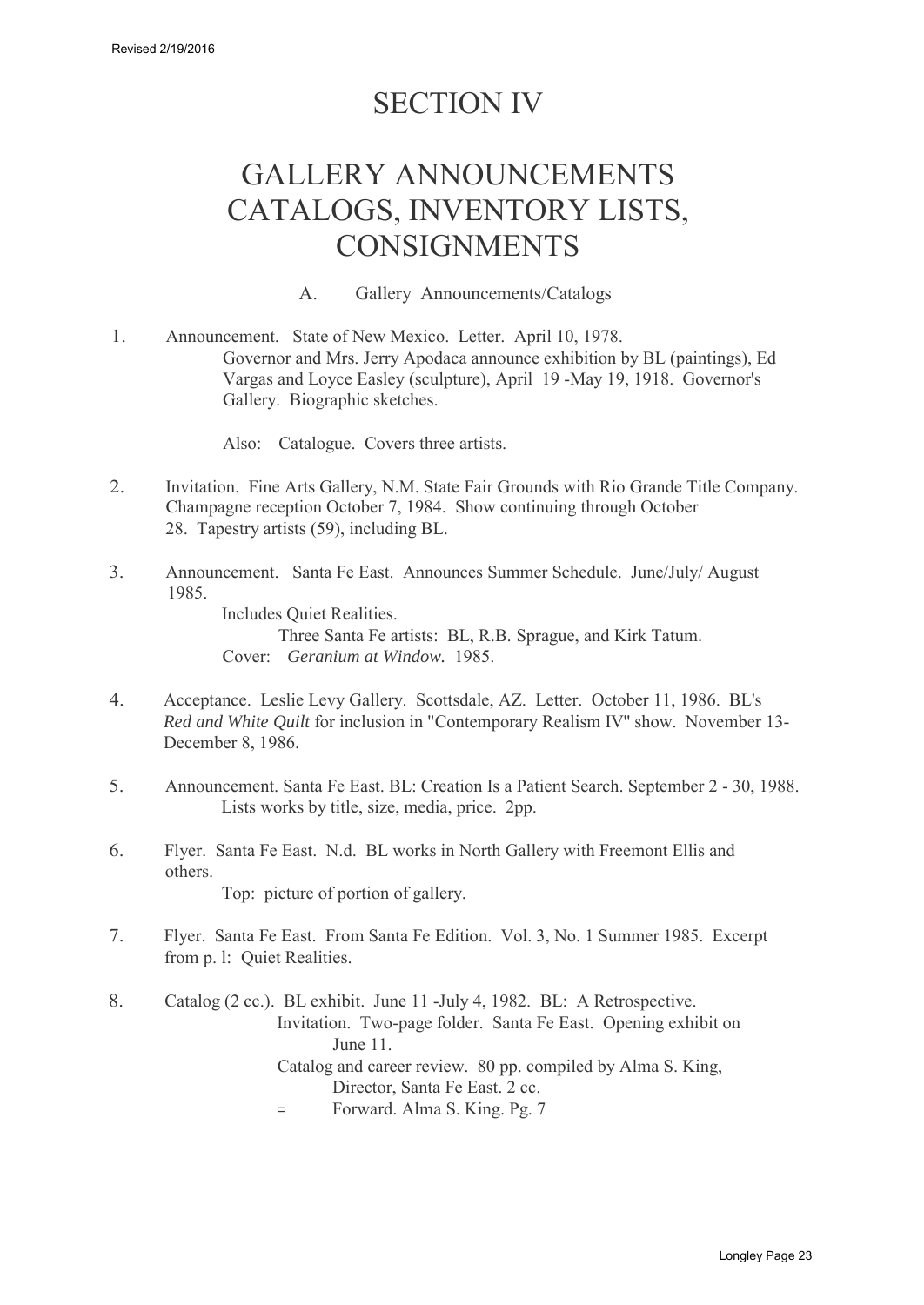- = Introduction . Mark Harris Pg. 9.
- Chronology Pg. 11. =
- = List of selected exhibitions. Pg. 13.
- = Publications and biographic listings. Pg. 14.
- = Exhibition list. Pg. 15. Black and white plates. Pg. 17.
- = Color plates. Pg. 33 .
- Excerpts from BL Scrapbook. Pg. 49. =

Also: Price list. 3 pp.

Cover: *New Mexico Village.* 1965.

9. Flyer: Santa Fe Garden Club. "Flowers in the Art Market. Lecture and Slides by Virginia Groves Beach. May 20, 1992. MFA. Features four artists: Joe Anna Arnett, BL, Kate Krasin, Helenn Rumpel.

Also: second flyer, same information.

- 10. Advertisement. Pasatiempo. July 7, 1995. Contemporary Southwest Galleries. Pg. 50. BL and Ariel Guttman, astrologer on July 9. Inset photo of BL work.
- 11. Exhibition . "The Mythic Journey ." BL. At St. John's College. October 3 30, 1997. Assembled material.

Press release. Flyer, with photo of *Primavera in Pompeii.* Pamphlet. Community Events at St. John's College.October 1997. Cover: Sepia photo of BL work. Book containing photographs of BL works presumably at exhibition. Also contains press clipping from Pasatiempo, October 3, 1997, with article by Kathleen McCloud titled Mythic Memory Journeys Captured On Canvas. Also contains priced inventory. Newspaper clipping. Pasatiempo, May 22, 1998. Article. Veteran Painter Continues Floral explorations. By Hollis Walker. Announces exhibition at Contemporary Southwest Galleries, May - June 1998.

12. Pamphlet. Contemporary Southwest Galleries. Photographs of BL works in color. N.d.

Announces exhibition of BL works under title "Figures and Flowers" from July 11, 1997.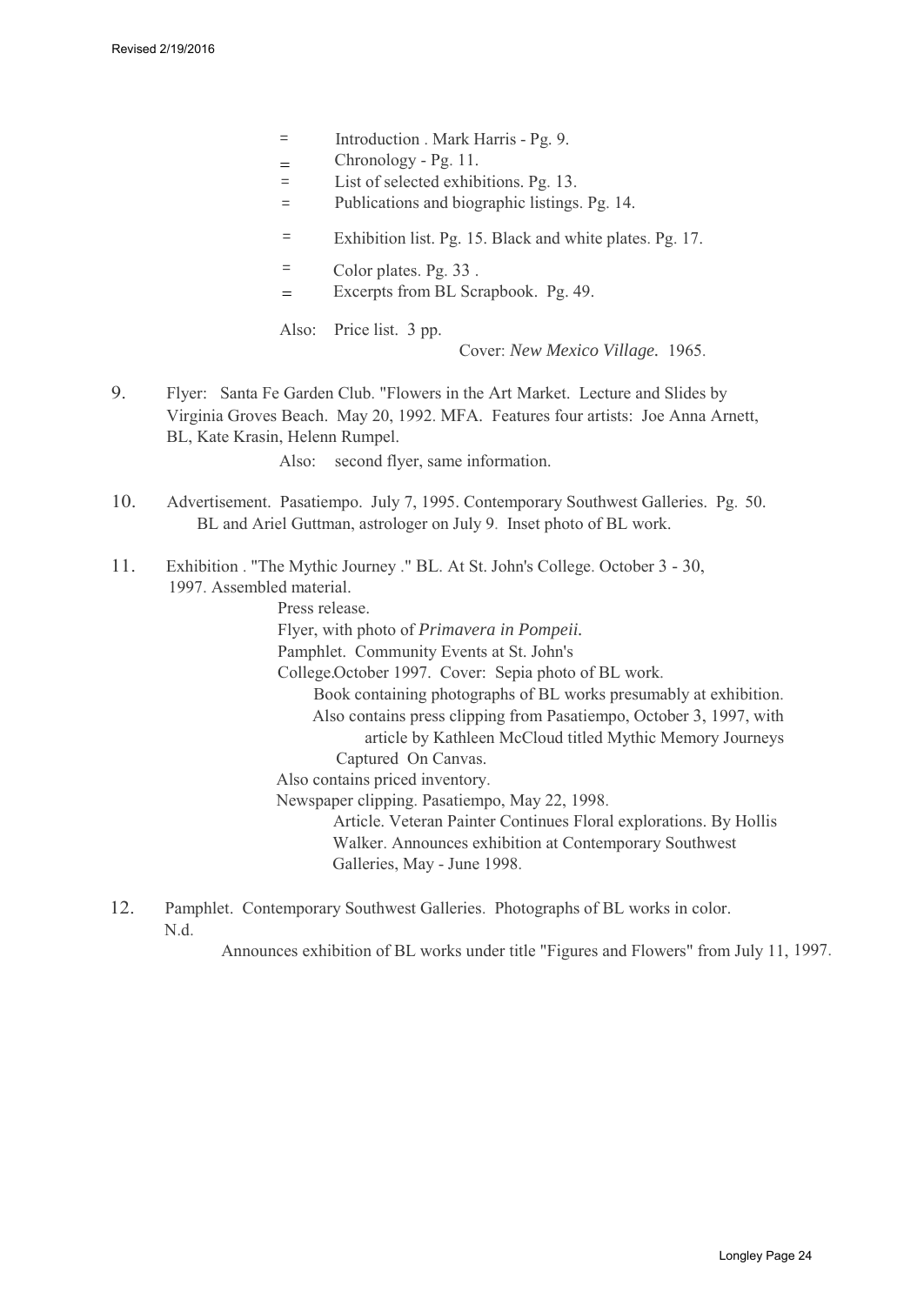13. Miscellaneous.

Flyer cards. (2). Santa Fe East. Exhibition August 12-September 10 [1983]. Fronts are photographic depictions in color of BL work.

Press release. Santa Fe East. August 26, 1988. Announces exhibition, [BL]: Creation Is A Patient Search. From September 2, 1988.

Standing placard. From ARTnews. N.d. 8 % x 12 114. Announces Retrospective [8. supra] and depicts in color BL work *Expendio de Plastico.*

#### <span id="page-24-0"></span>B. Inventory lists. **Box 153**

[The material below might better be called BL Consignments; they are hardly "inventories." But stickers at various points in the raw, unassembled items called them "inventoried," and archival rules require that appellation to be honored. In sub- section C., infra, the situation is reversed.]

| 14. | List of paintings [photos ?] sent to Texas Instruments in October -.   |
|-----|------------------------------------------------------------------------|
|     | [Probably Oct. 31, 1997 or 1998.]                                      |
|     | Five titles; description of medium, sizes, value. In BL's handwriting. |
|     | Also: Second list. N.d. To same company.                               |
|     | Six titles; same descriptions. Opposite Red, White and Blue and Straw  |
|     | <i>Market</i> , is the word "Sold." By BL.                             |
|     | Both lists are on letterhead of Summer Gallery;                        |
|     | James A. Orr, Director. Santa Fe.                                      |
|     |                                                                        |

- 15. List of paintings [photos ?] sent to Norma Wright. October 20, 1987. Five titles; same descriptive information. By BL. Receipt endorsed at bottom.
- 16. Letter. 10-31-88: BL to Joseph Zimmerman, V.P. Texas Instruments, Dallas, TX. List of paintings (photos) being sent (4). Same descriptive information in handwriting of BL.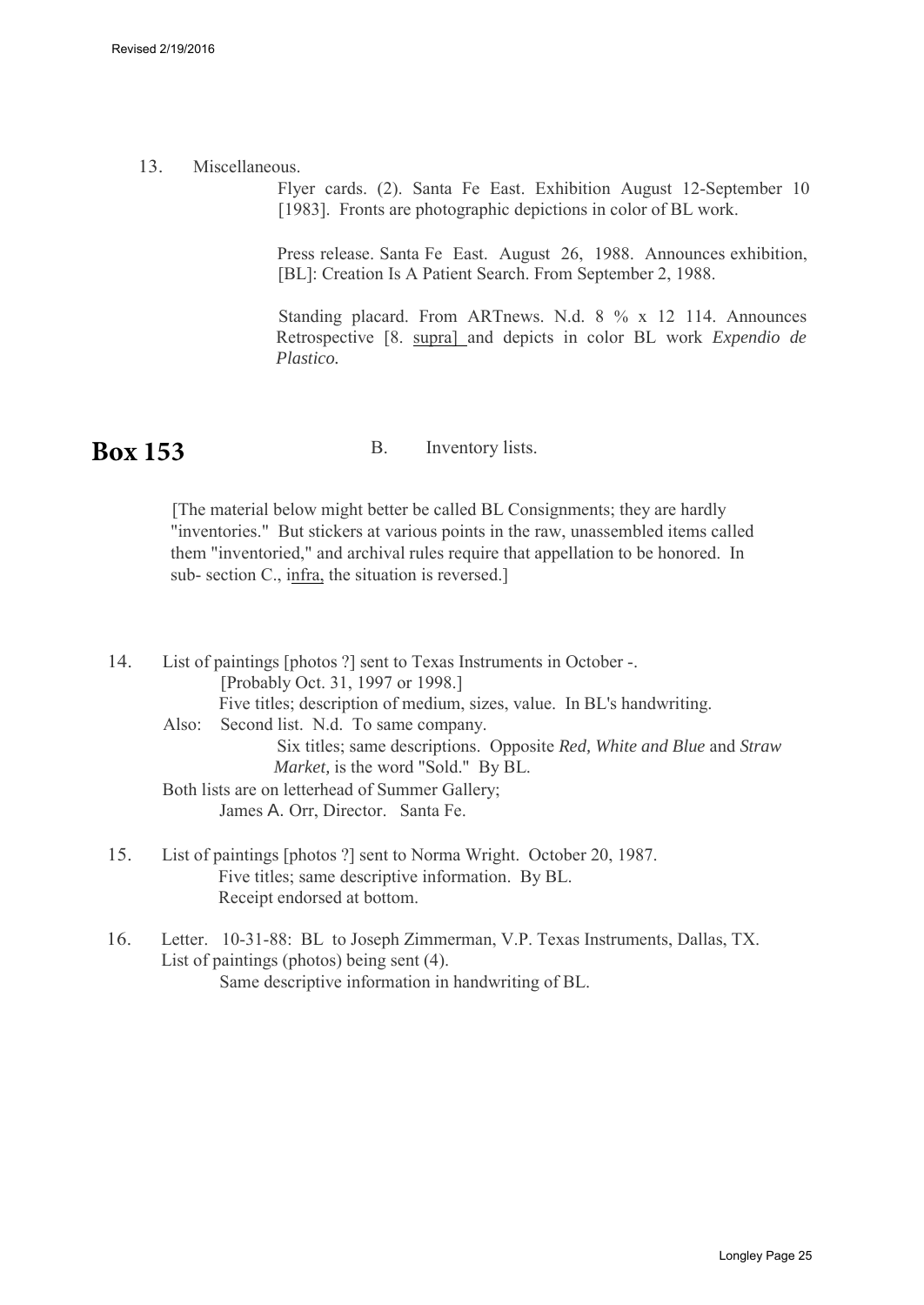- **17.** List of two paintings [photos?] sent to Santa Fe Books; same descriptive information. By BL. Letterhead of Summer Gallery; above it in longhand, "Santa Fe East."
- **18.** List of six titles sent to Texas Instruments. Same descriptive information. By BL. N.d. Summer Gallery.
- **19.** List of four slides sent to Leslie Levy. Same descriptive information. By BL. N.d. Summer Gallery.
- **20.** Index cards (2), each listing three titles; same descriptive information. By BL.
- **21.** List of seven titles; same descriptive information. No recipient indicated. On BL letterhead . Written by BL.
- **22.** List of seven titles; same descriptive information. No recipient on yellowcap sheet. By BL.

#### **C. Consignments.**

<span id="page-25-0"></span>[The records in this subsection have been kept as found. Various temporary stickers call them "consignment records." Almost all of them contain, among other things, longhand lists written by BL, as are the records in the previous subsection. The contents of each group have been kept intact, and are not digested. The consignees are listed below.]

- **23.** Artistic Gallery. Scottsdale, AZ*.*
- **24.** Atlantic Gallery. Washington, D.C.
- **25.** Burt Huff.
- **26.** Naples Art Gallery. Naples, Florida.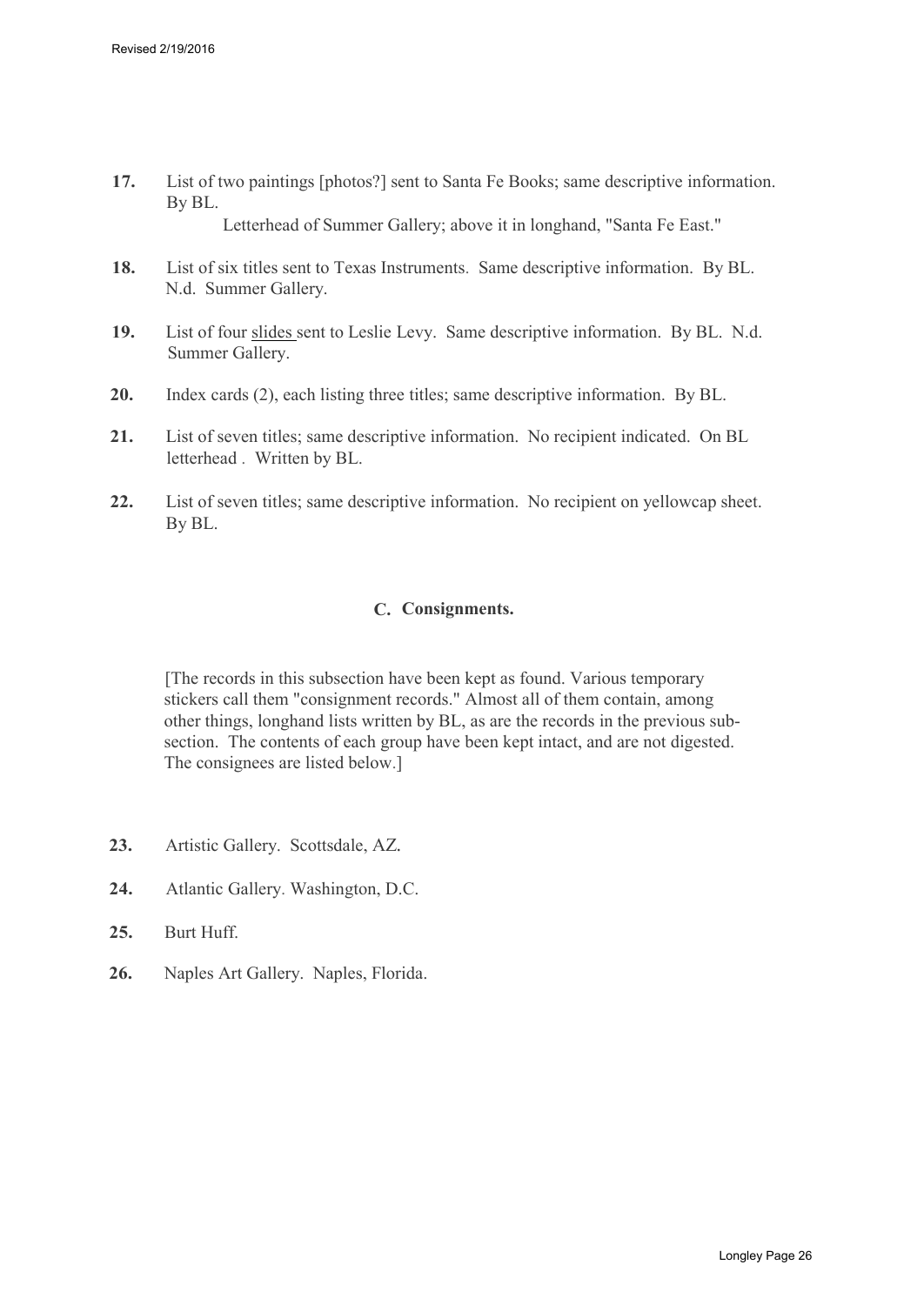- **27**. Marie Park. Dallas, TX.
- **28.** Joanne Lyon Gallery. {Artists of Santa Fe, Inc.) Oklahoma City, OK.
- **29.** Leslie Levy Gallery. Scottsdale, AZ.
- **30.** Santa Fe East. Santa Fe, N.M.
- **31.** Taos Art Association. Stables Art Center. Taos, N.M.
- **32.** Utrecht Manufacturing Corporation. Brooklyn, N.Y.
- **33.** Norma Wright Galleries. Wichita Falls, TX.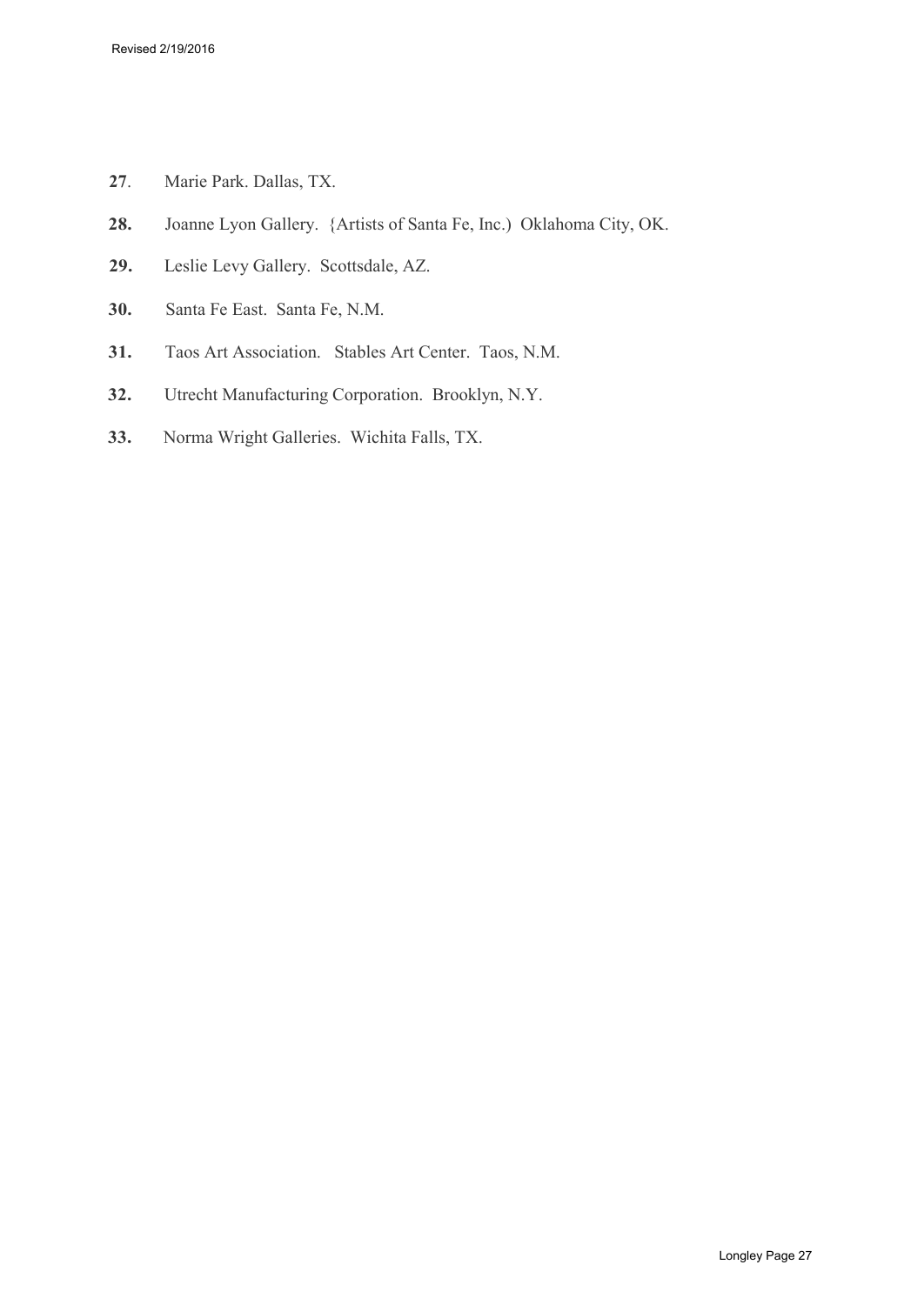## SECTION V : WRITINGS OF DOMINIQUE LONGLEY

- 1. Diary. BL. N.d. 12 pp. Titled Eleusis. Entries dated by month and day.
- 2. A series of descriptions on letterhead of Santa Fe Galleries of works of BL. Each one sets forth title; date completed; size; collection found in; and location of BL signature. Thus -
	- White Petunias II.
	- Cactus Flowers.
	- Red Gladiola.
	- Red Begonia.
	- Tiger Lilies.
	- Tickled Pink.
	- Three Children.
	- Supplicants.
	- Windsong.
	- Hermanos.
	- Four Roosters.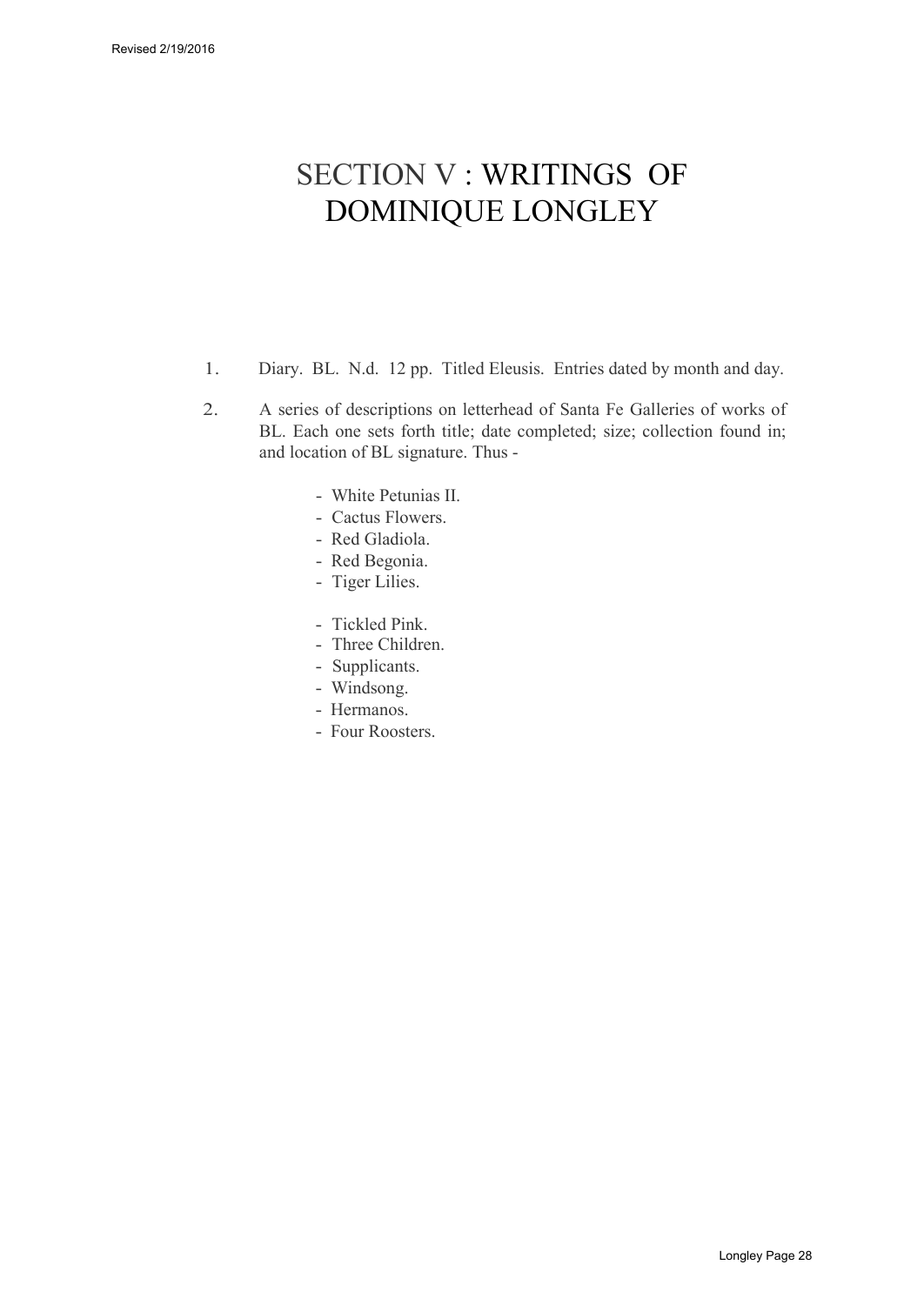# PART TWO

## SECTION VI

## GUEST REGISTER DIARY/ DATE BOOK PHOTO ALBUM

## O.B. 49

- 1. Guest register. Kept at BL studio.
	- June December 1973. May - October 1974. May - November 1975. April - November 1976. April - October 1977. May - December 1978. March - November 1979. April - September 1980.
	- May December 1981.
- 2. Date book. 1982.

Appointments, names. January -December.

- 3. Diary. BL. October 1973 1980. Daily chronology.
- 4. Photograph album. Color prints. Foreign scenes. [Greece?]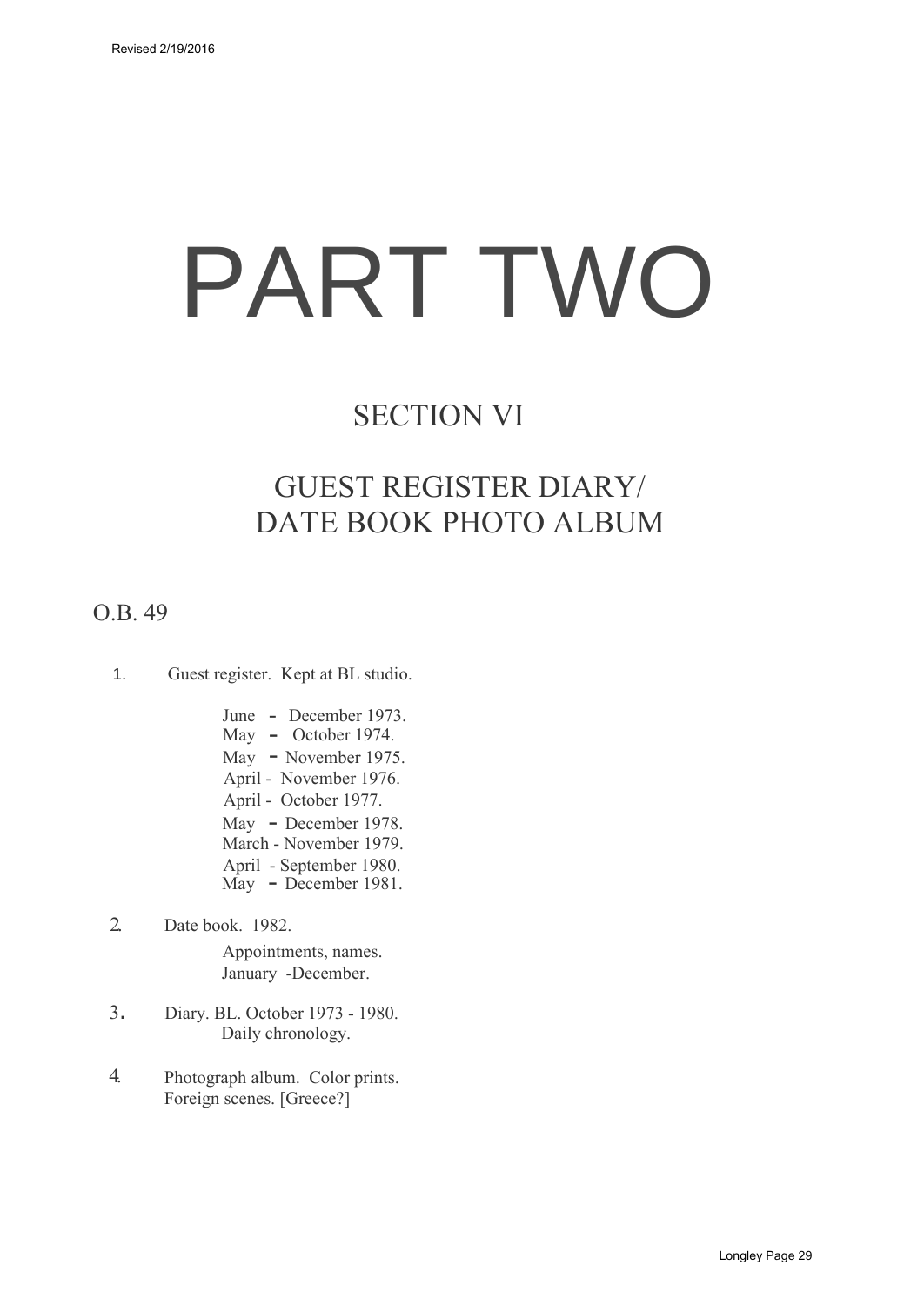## SECTION VII

## 35 MM SLIDES

A great many of the cartons donated to the Library's archive contain 35 mm. color slides. Indeed, they constitute a major portion of the entire collection. These slides were found in a

variety of containers. Thus, some in their original yellow Kodak boxes; others in special metal trays; still others in so-called "Recordex books" with graduated-size pages; some in glassine sheets; and some in plain brown envelops. But the greatest number of slides running into the thousands- were found in slotted carousels ready for projecting on screens. These carousels have been kept intact in placing them in these archives.

#### **A. Slides in developers boxes, Kodak and others.**

| <b>Box 154</b> | $\mathbf{1}$ . | 35 boxes. Most have identifying legends. |
|----------------|----------------|------------------------------------------|
| Box 155 $2.$   |                | 42 boxes. Most have identifying legends. |
| Box 156 3.     |                | 44 boxes. Most have identifying legends. |

## **B. Slides in Recordex books.**

[These are books with graduated-size pages slotted to hold slides.]

#### **Box 157 4.**

- (a) Titled "El Prado," 35mm. slides in small envelopes, each with the title of the contents of the envelope.
- (b) Titled "Bert Huff " [Same contents.] Also contains three sheets: two list 12 works with titles, sizes, and prices, and heading "\*\*\* delivered to Bert Huff "February 1993"; third sheet lists four works returned.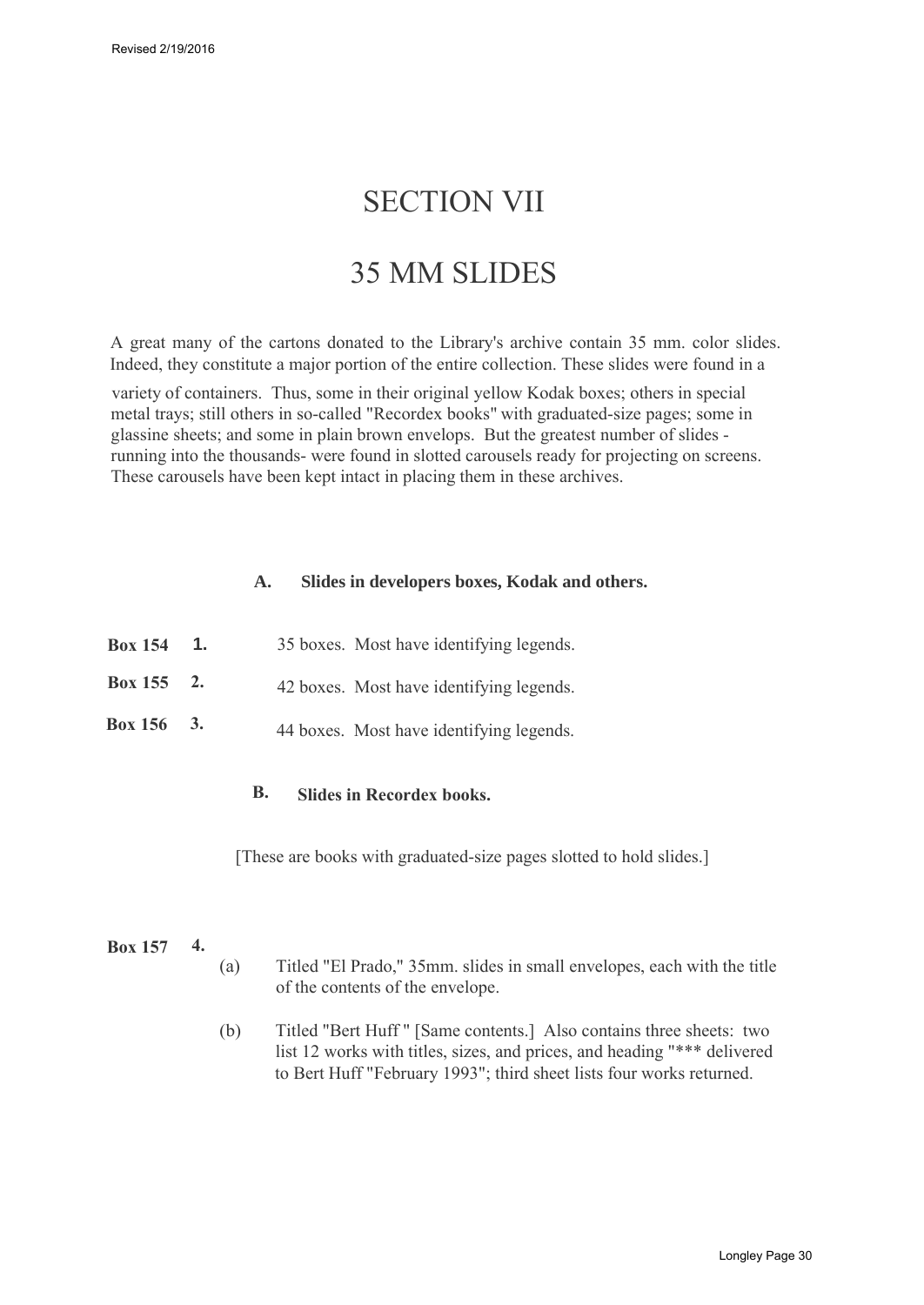- (c) Titled "Summer Gallery Show." [Same contents.] Also contains two sheets: one on BL letterhead with note, "Photos and slides sent to Michael Stallings Art Services \*\*\*Dallas, TX lists 11 works, etc. Other sheet has heading, ''Norma Wright Galleries" and lists 15 works. N.d.
- (d) Titled "Craig Head Green \*\*\* South West Gallery, Dallas." [Same contents.] N.d.
- (e) Titled "[BL] Current Hanging." N.d. [Same.contents.]
- (f) Titled "[BL] Inventory. Artistic Gallery Scottsdale." [Same contents.] Then below: "Naples, Florida. Nov. 1982." Inside: two sections: one for Artistic Gallery; the other for Naples Art Gallery.
- (g) Titled "[BL] Inventory" and "Summer Gallery." N.d. [Same contents.]

#### **C. Slides in Carousels**

[There are 61 Kodak boxes, each containing a slotted carousel filled with over 100 color 35 mm. slides ready for projecting on a screen. 23 of the boxes are canary-colored; 38 are yellow and black boxes. Most have inscriptions explaining the contents of the boxes. A few

do not. Some depict BL's works; others are travel photos. The boxes have been marked with letters in alphabetical order. Their arrangement has no special significance except that some of them seem to belong in related groups and have been placed in adjacencies by the archivist. Screening can be arranged with the Librarian. The original identifications found on the boxes have been retained and are repeated below. Some boxes have lists inside. All these boxes are marked **Section VII** - C.

\* \* \* \* \* \*

## **5.** Canary-colored boxes (23) **[On the shelves in their boxes.]**

[Flowers and travel pictures.]

- AA. Flowers 81. Petunias 80. Santa Clara.
- AB. Poppies. Amaryllis 1981.
- AC. Iris. Poppies. Amaryllis. Flowers. 1982.
- AD. Flowers. 1983. #1.
- AE. Summer 1983. #2.
- AF. Flowers 1983. #3.
- AG. Flowers 1983. #3.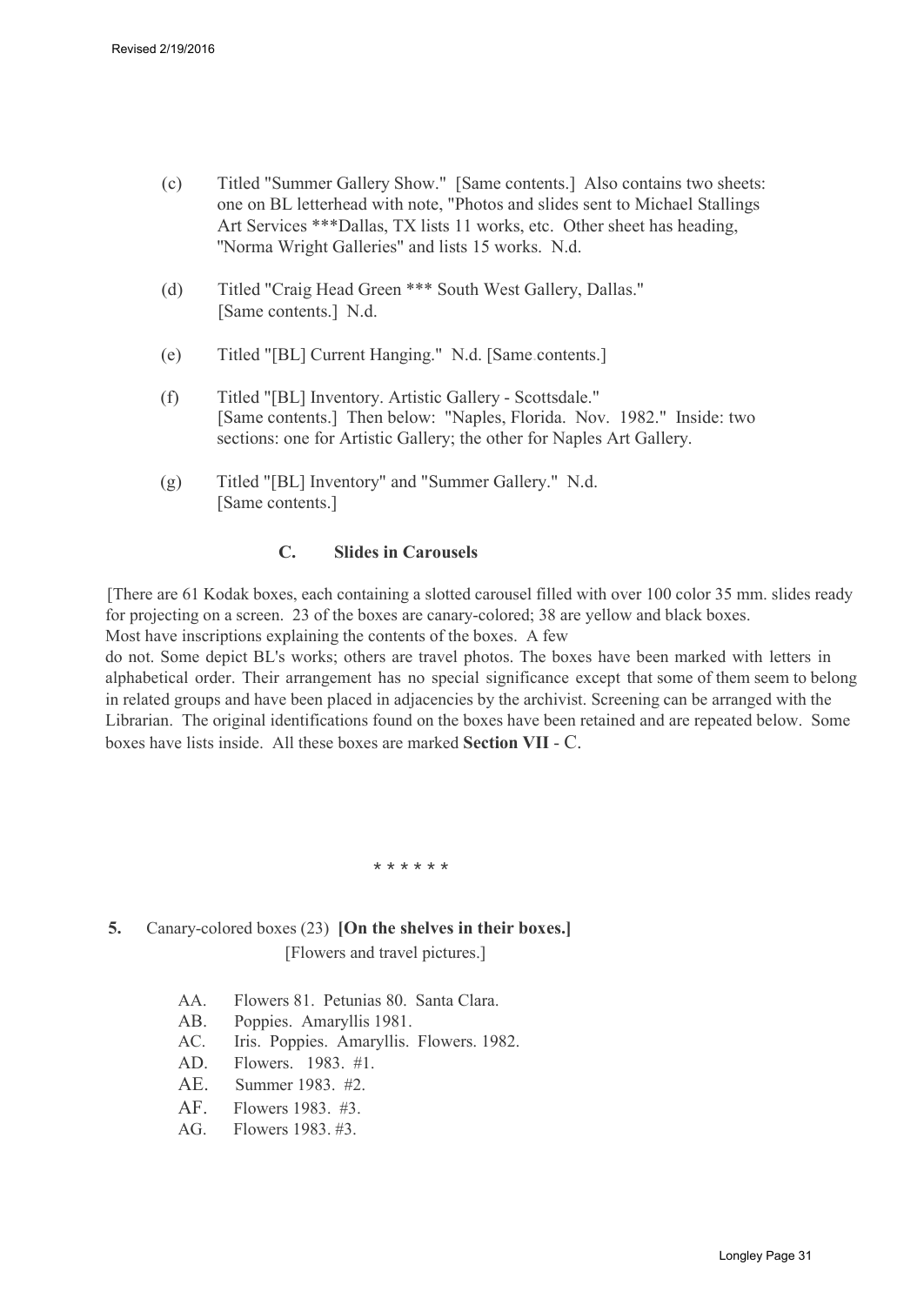- AH. 1976-1977. Mex. #2.
- AI. Winter 1972. Last 10 Mexico 1979. #5.
- AJ. Mexico 1982. Oaxaca Flowers. Amaryllis.
- AK. Mexico 1982. Oaxaca Flowers. Ocotlan Pots. People. M-2.
- AL. Mexico 1982. Uxmal. Chichen Itza, Gloxinia.
- AM. Mexico 1982. Palenque. Mitla. Uxma.
- AN. Tray #1. March 1980. Africa.
- AO. Tray #2. March 1980. Africa.
- AP. Tray #3. 1980. Africa.
- AQ. Egypt. E4. The Nile. Korn Ombo. Aswau-Isis. Abu Simbel. Begin-Israel.
- AR. Cal. 1981. #1.
- AS. Cal. 1981. Nostalgic Passage #1, Cal. 1981. [Stricken.]
- AT. Nostalgic Passage #3.
- AU. Israel. Switzerland. San Diego Zoo.
- AV. Summer 1981. Santa Clara. Rainbow Dance.
	- Buffalo Dance. Flamingos.
- AW. #1.
- 6. Yellow and black-colored boxes (38). [On the shelves in their boxes.] [Mostly flowers.]
	- BA. Pink Iris. Begonias. Flowers. August 1992. Also 1996.
	- BB. Summer 1988. Dolores and Flowers, Pink Begonia.
	- BC. Fall 1990. Eggs. Begonias. Doves.
	- BD. September 1989. Flowers.
	- BE. 1991 Flowers. Begonias. Poppies, etc.
	- BF. Summer 1990. Poppies. Olatz.
	- BG. Autumn 1991. Flowers. Red Amaryllis.
	- BH July 1992. Poppies. Begonias.
	- BI. July 1995. Flowers. Poppies.
	- BJ. Spring 1991. Eggs. Etc.
	- BK. Fall 1990. Flowers. Box 3
	- BL. August 1994. Flowers. White Begonias. Uxmal. Amaryllis.
	- BM. Petunias -Mexico.
	- BN. Mexico. Dolores -Flowers. Summer 1997.
	- BO. November 1993. Yellow and White Flowers. Flowers July 1994.
	- BP. June 1993. Zinnias. Spatter Pitcher. White Petunias.
	- BQ. R. 1996. Flowers. Peach D. Ruffied.
	- BR. Poppies. White Petunias.
	- BS. Iris. Maggy's Quilt.
	- BT. Flowers. Baby Jonathan. White Petunias.
	- BU. [Flowers.]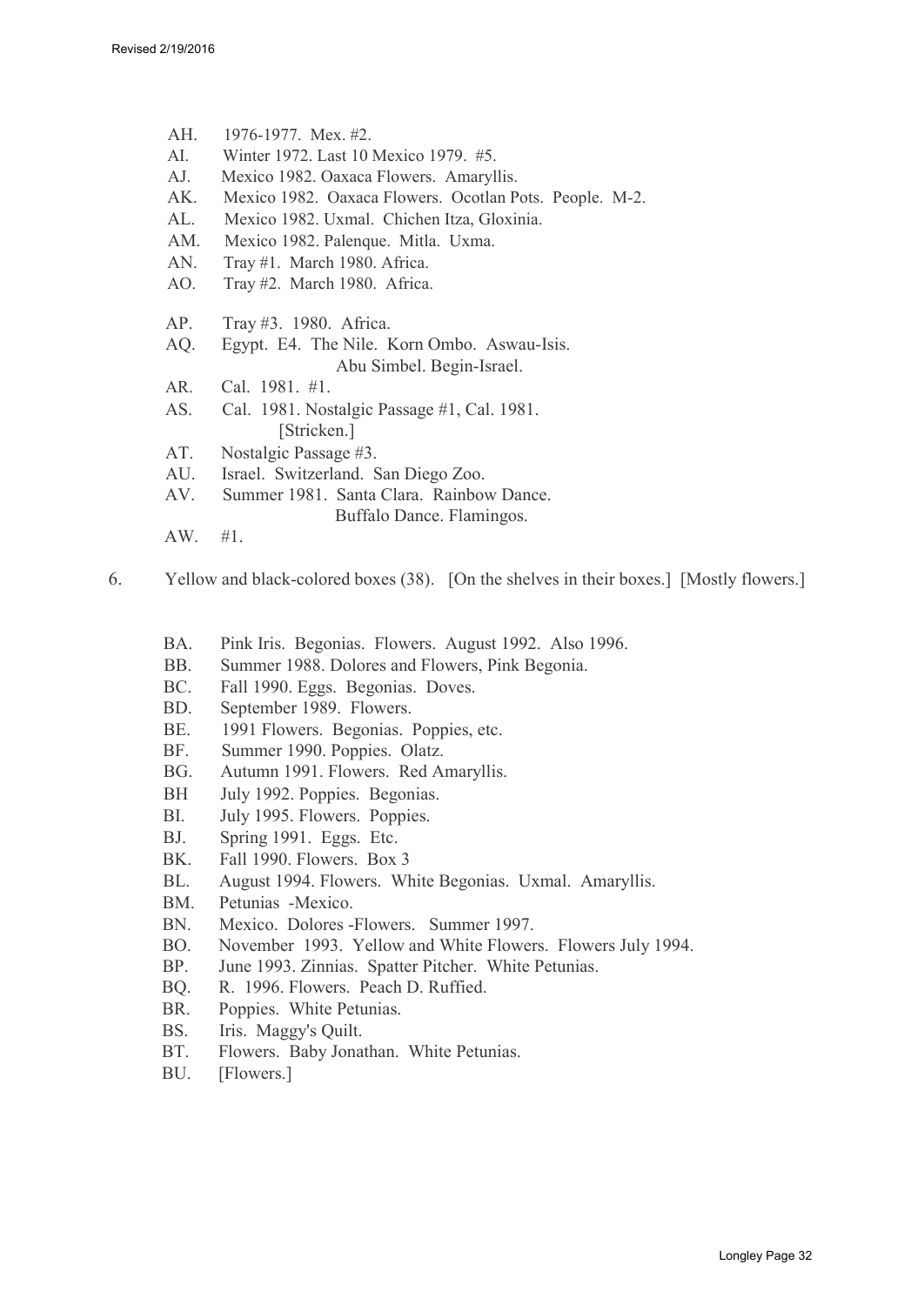## SECTION VIII : PRINTS & NEGATIVES

## **OB 53**

- 7. [Mostly travel pictures.] [On the shelves in their boxes.]
	- CA Passion Play. Regensburgh #4.
	- CB. Mexico. January 1988.
	- CC. Venice 1984. Tray #2.
	- CD. October 1994 (sic). Italy.
	- CE. Greece and Italy. #1.
	- CF. Greece and Italy. #2.
- 8. These boxes were carefully marked with dates in bold block. Their contents are not indicated; but those contents themselves provide explanations. [On the shelves in their boxes.]
	- DA September & October 1995. [Flowers.]
	- DB. November 1995. [Flowers.]
	- DC. Summer 1996. [Flowers.]
	- DD. September 1996.[Flowers]
	- DE. October 1996.[Flowers]
	- DF. Summer 1997. June, July. [Flowers.]
	- DG<sub>.</sub> August 1997. [Vegetables. Flowers.]
	- DH. October 1997. [Flowers.]
	- DI. November 1997. [Various.]
	- DJ. 1982 [Flowers.]
	- DK. 1980 1981 [Mexico; flowers.]
- 9. [Miscellaneous boxes.]
	- EA Yellow and black box marked Amaryllis M. Quilt. N.d.
	- EB. Yellow and black box marked Quilts. N.d.

[These two boxes are on the shelves.]

D. Slides, Loose.

10. These slides were found loose in the donated cartons or in small plastic containers. Now all of them are in Box 158. The descriptive notes on the plastic containers are in BL's hand as are the descriptions on the borders of most of the slides themselves. The loose slides have now been deposited in cardboard archive boxes (1 x 2  $\frac{1}{2}$  x 2  $\frac{1}{2}$ ). Most have marginal descriptions.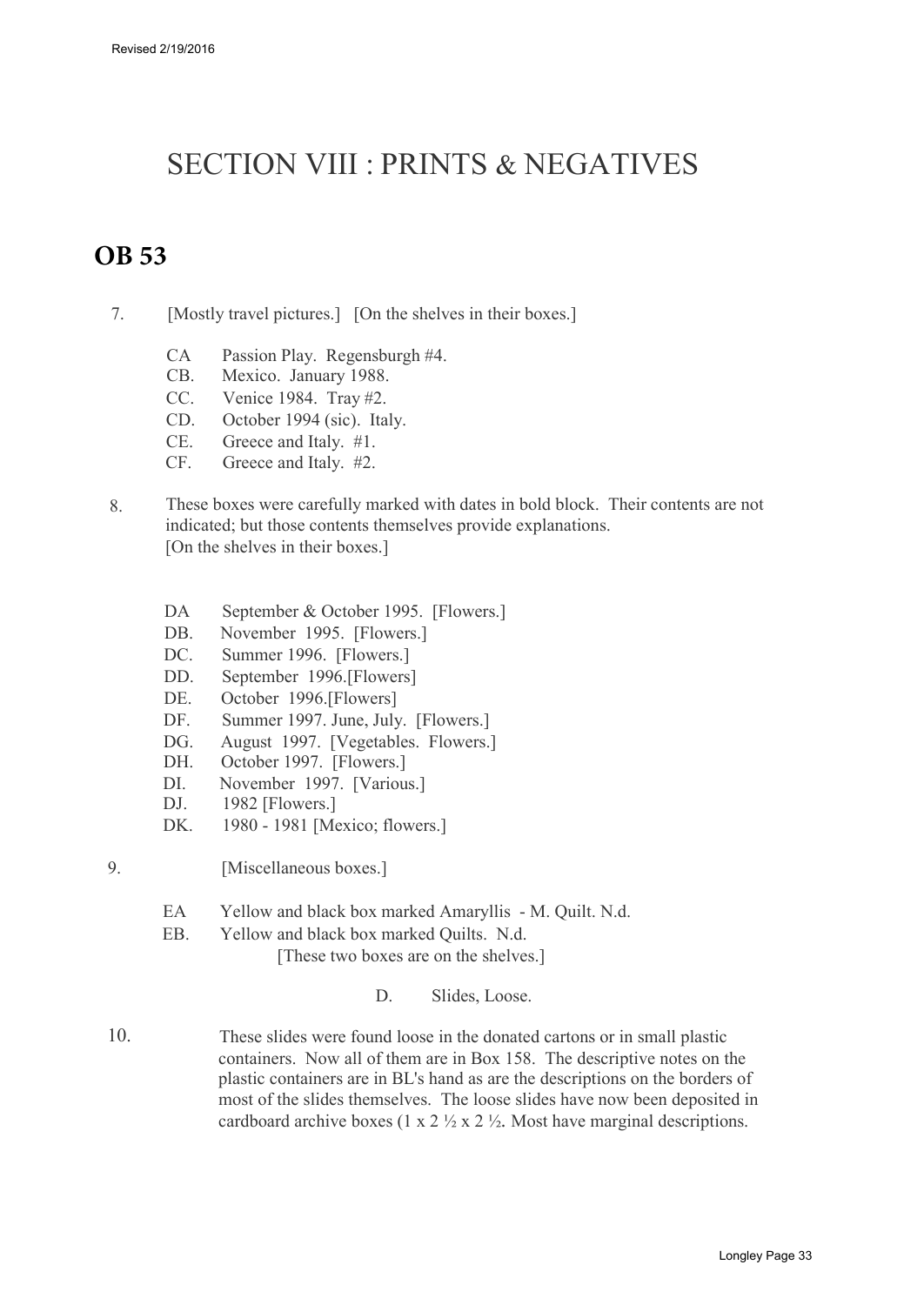Revised 2/19/2016

#### E. Slides in Plastic Boxes 2 x 2 ½ x 2 ½ **O.B. 159-160**

11. Each container (box) as found contains one or more slides. Their provenance and history are explicated on the outside of the box and on the slide or slides themselves. Some of the slides depict BL works in oils; others depict her sculptured pieces; others relate to live subjects.

F. Slides in small envelopes. **O.B. 50-52**

12. These small envelopes contain one or more slides. They fill O.B. 50 - 52 inclusive

The heavy volume of color prints makes it impracticable to digest them individually. Accordingly, they are assembled chronologically by decade only. Where a package of prints is found with negatives also enclosed, they are kept together undisturbed. Very many of the prints have descriptive comments on reverse sides. Almost all packages of prints indicate that the contents contain pictures of flowers or travel scenes or both. Unpackaged prints will be found to fall into the same two categories, and are filed in similar chronological order.

**O.B. 53-54**

A. Color prints, packaged

\*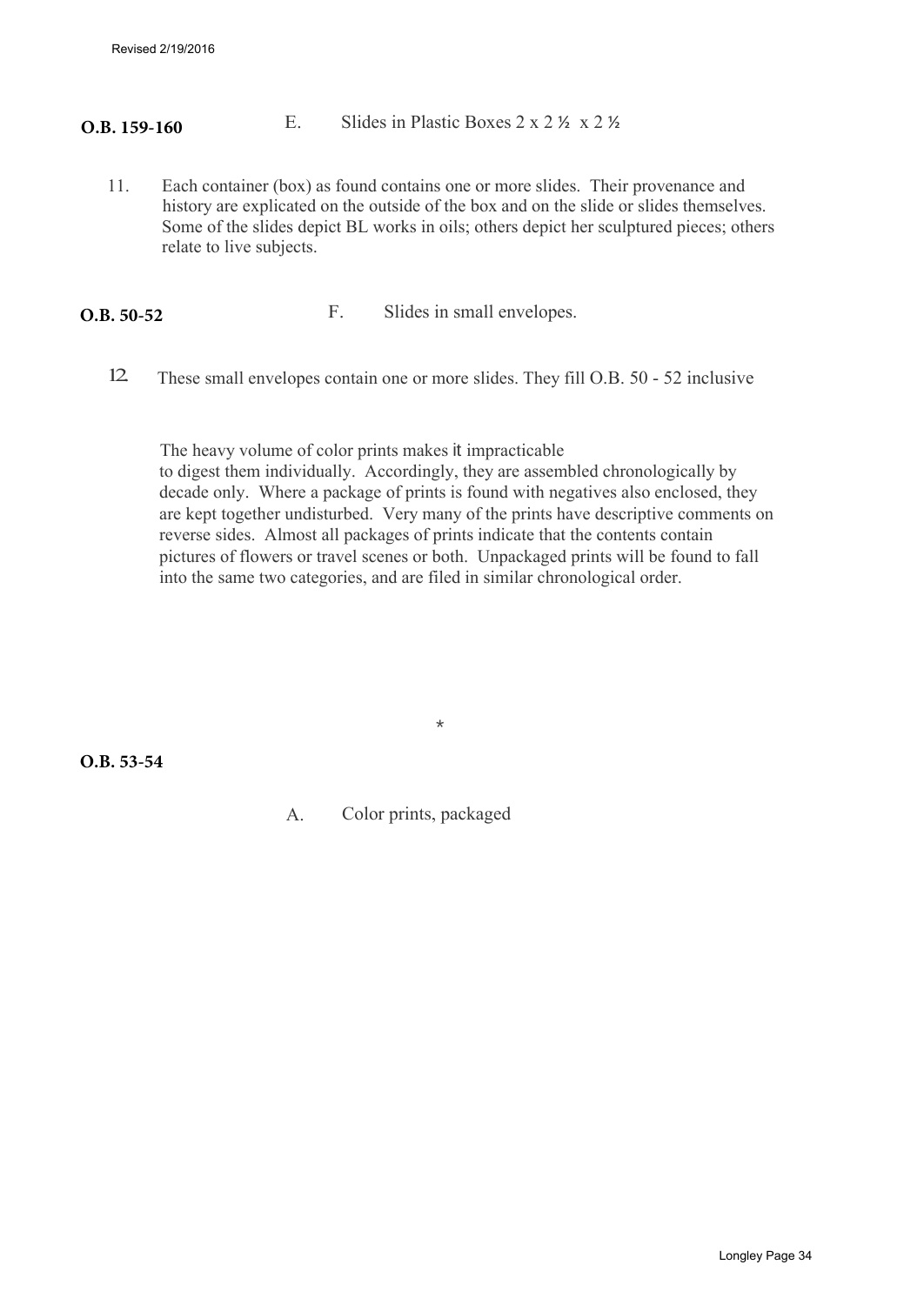B. Color prints, unpackaged.

These prints, dates mostly unknown, are filed according to sizes:

## O.B. 55

- (i) 3 ¼ x 3 ¼
- (ii) 3 ¼ x 5 ¼ [Postcards]
- $(iii)$  $3\frac{1}{2}$  x 5 $\frac{3}{4}$  [Black and white]
- (iv)  $3\frac{1}{2}$  x  $5\frac{3}{4}$  [Photo of woman and painting of same woman]
- (v)  $3\frac{1}{2}$  x 5
- (vi)  $3\frac{1}{2}$  x 4 $\frac{3}{4}$
- (vii)  $4 \times 5 \frac{3}{4}$
- (Viii)  $4\frac{1}{2} \times 5\frac{1}{2}$  [Black and white of BL painting]
- (ix)  $3\frac{1}{2} \times 4$  [Photos of BL works]<br>4 x 5<sup>7/8</sup> [Photos of BL works]
- (x)  $4 \times 5^{7/8}$  [Photos of BL works]<br> $4 \times 6$  [Reverse sides of mos
- (xi) [Reverse sides of most: titles, sizes; prices.]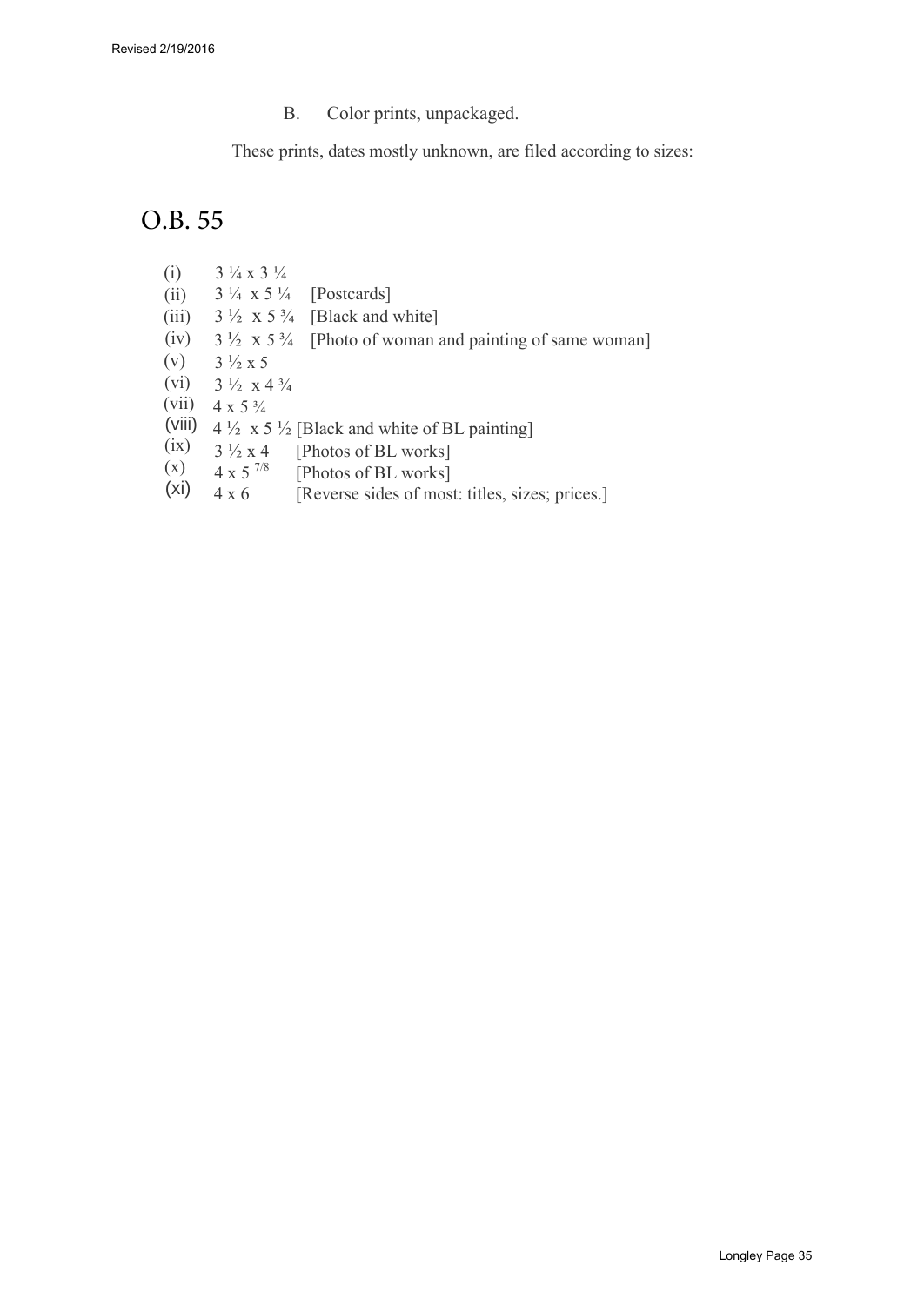(xii) Assorted prints (35), various sizes; most cropped duplicates of others above

 $(xiii)$  5x7

#### **C. Color prints, boxed. O.B. 56-58**

These prints, family-oriented and travel pictures, are in hard-cover "booklets" with graduated-size sheets holding the pictures. Each booklet has a description of the contents on the spine.

#### **D. Negatives/Transparencies. O.B. 58**

- (i) The 110 color transparencies, 4 x 5, with some duplicates, depict major paintings of BL. Some have labels. They are arbitrarily divided and enclosed in 10 envelopes.
- (ii) A separate white envelope contains strip negatives described on the envelope as "Show July 11, 1997."

## SECTION IX : OTHER PHOTOGRAPHY

The photographic material in this Section IX, as distinguished from the snapshots comprising most of the pictures in Section Vlll, are the product of, or otherwise related to, BL's professional career. They reflect her work in large part and her criticism of some negatives meant to depict it. Like most other artists, she reached for perfection even in reproduction.

\*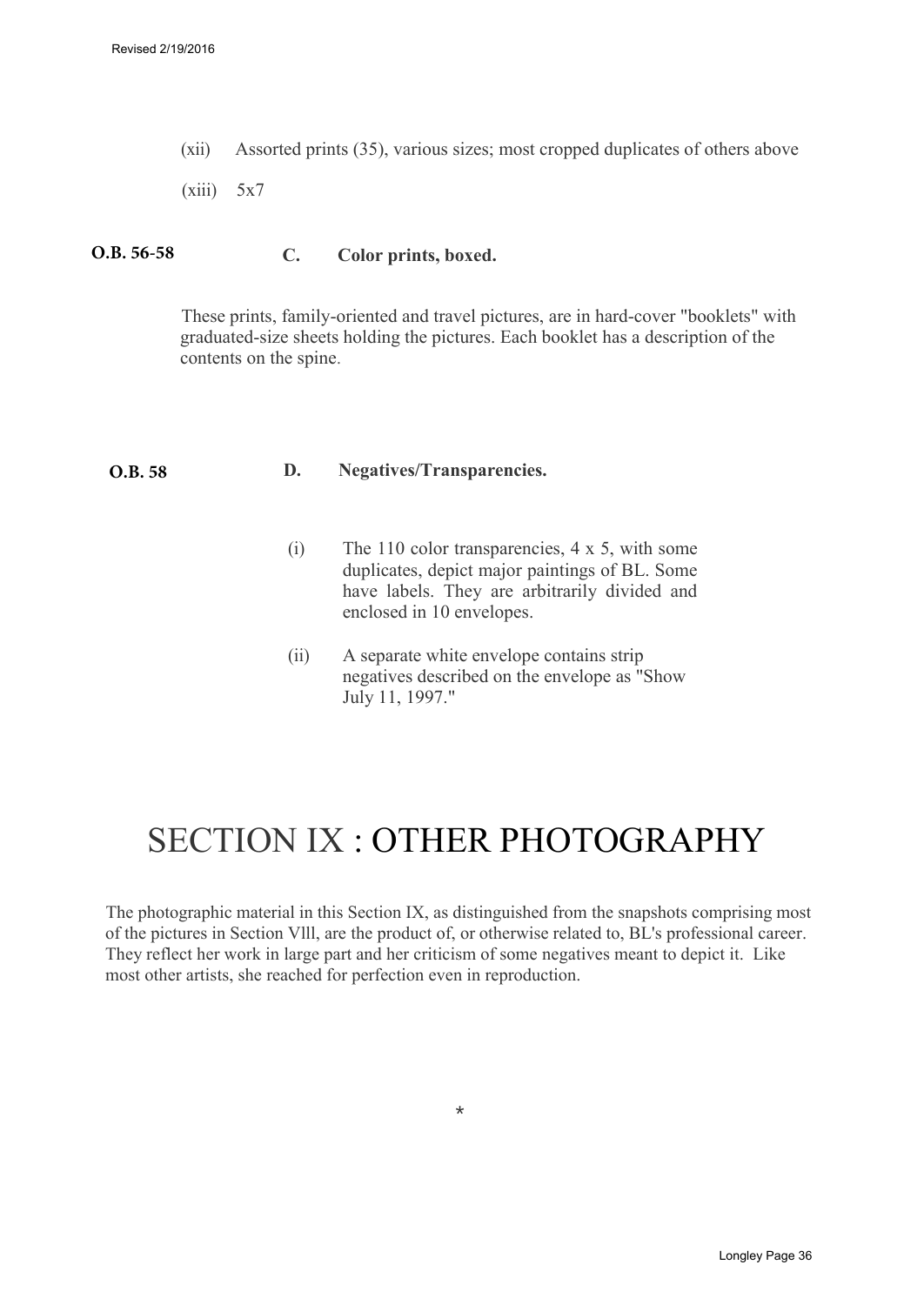## **Box 161**

- 1. Black and white glossies (12), 8x10, of paintings by BL. Reverse sides have explanatory details.
- 2. Black and white glossies (22), 8x10, of paintings by BL. No explanatory details.
- 3. Black and white glossy, 8x10, of BL in front of one of her paintings. Reverse side blank except credit for photography (and all others in this series) to Laura Gilpin.
- 4. Photocopy mock-up of brochure . 8 pages. Works of BL.  $8\frac{1}{2} \times 11$ . Titles, dates, media, sizes at bottoms of pages. Some critical suggestions for modifications . In envelope indorsed S.A.I.C. Nov. 1985.
- 5. Negatives of BL pieces.
	- Four,  $7 \times 8 \frac{1}{2}$
	- Four, 9 ½ x 12 ½

In envelope endorsed "Color Wrong" etc.

- 6. Mock-up sheet. With BL work simulated. Reference to BL retrospective catalog June 1982, and brief biographic sketch.
- 7. Color transparencies (7); working copies. With critical comments.
- 8. Mock-up sheet with attachments of color print and negatives of BL flower.
- 9. Sheets of 35 mm slides with cover sheets referring to names of various galleries in temporary possession of BL art.

Descriptive comments in borders of slides.